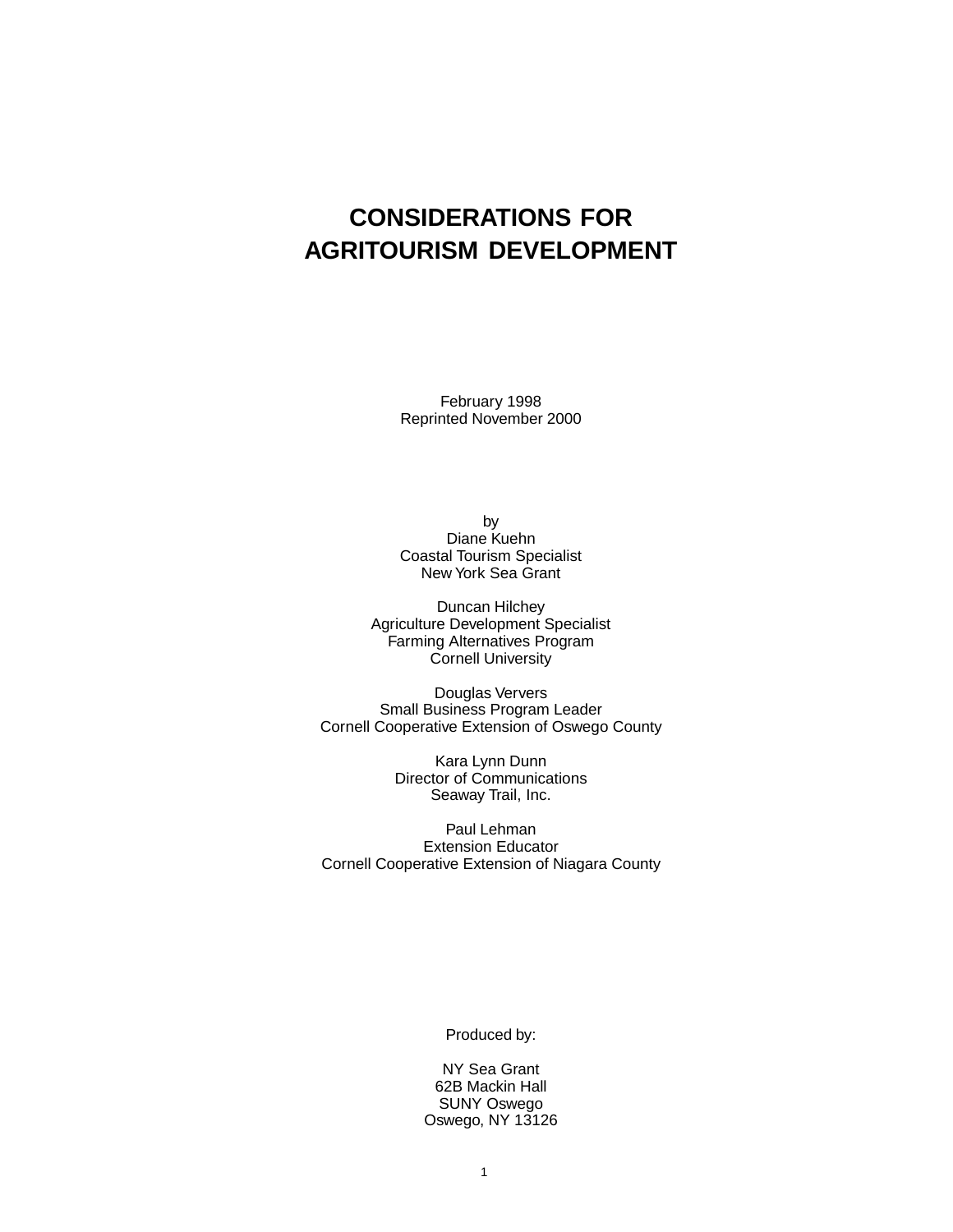## **TABLE OF CONTENTS**

| I.   |                                                                                 |  |
|------|---------------------------------------------------------------------------------|--|
| П.   | Agritourism Businesses: the Backbone of the Agritourism Industry (D. Ververs) 4 |  |
|      |                                                                                 |  |
|      |                                                                                 |  |
|      |                                                                                 |  |
|      |                                                                                 |  |
|      |                                                                                 |  |
|      |                                                                                 |  |
|      |                                                                                 |  |
|      |                                                                                 |  |
|      |                                                                                 |  |
| III. | Organizing Agricultural Events: Festivals and Farmers' Markets (D. Hilchey) 11  |  |
|      |                                                                                 |  |
|      |                                                                                 |  |
|      |                                                                                 |  |
|      |                                                                                 |  |
|      |                                                                                 |  |
| IV.  | Bringing It All Together: Planning a Regional Agritourism Program (D. Kuehn) 18 |  |
|      |                                                                                 |  |
|      |                                                                                 |  |
|      |                                                                                 |  |
|      |                                                                                 |  |
|      |                                                                                 |  |
| V.   |                                                                                 |  |
|      |                                                                                 |  |
|      |                                                                                 |  |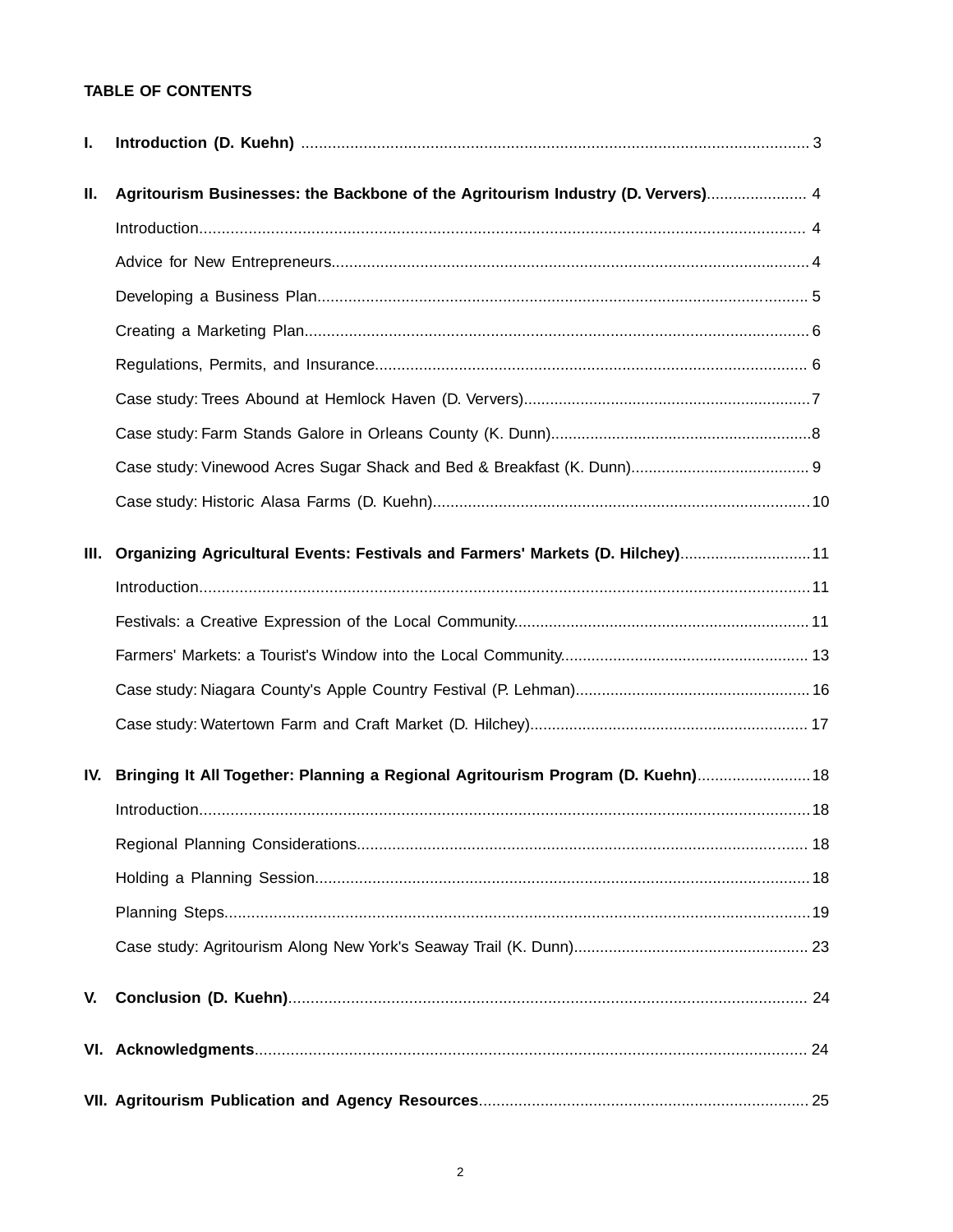For many farm owners today, making a profit depends on diversifying farm operations to include services and products designed for visitors. Farm stands, u-pick operations, and farm bed and breakfasts are examples of this growing trend towards agritourism. Agritourism basically combines agriculture with New York's second largest industry — tourism. Agritourism works to expand existing businesses, create new festivals and farm markets, and tie this all together regionally to attract visitors.

This publication is designed for community leaders, rural economic development and tourism professionals, and agritourism entrepreneurs. It focuses on the three main components of agritourism development: small businesses, agricultural events, and regional agritourism initiatives. Considerations for each of these components are discussed. The case studies included in this publication expand on these considerations.

## **Check List of Agritourism Development Considerations**

### **Agritourism businesses**

- [ 1 Personal evaluation
- [ ] Market evaluation
- [ ] Project feasibility evaluation
- [ ] Financial evaluation
- [ ] Business plan development
- [ ] Marketing plan development
- [ ] Insurance needs
- [ ] Regulations and permits

### **Farmers' markets**

- [ ] Market coordinator
- [ ] Planning meetings
- [ ] Advisory committee
- [ ] Organizational structure
- [ ] Visitor market groups
- [ ] Location of market
- [ ] Vendor fees
- [ ] Promotional campaign
- [ ] Insurance needs
- [ ] Appearance of market
- [ ] Customer amenities
- [ ] Vendor support and policies
- [ ] Coupon programs
- [ ] Evaluation

### **Farm festivals**

- [ ] Planning Committee
- [ ] Festival mission
- [ ] Location of festival
- [ ] Licenses and permits
- [ ] Attractions, entertainment, food
- [ ] Budget strategy
- [ ] Promotional campaign
- [ ] Insurance needs
- [ ] Management considerations
- [ ] Public safety plan
- [ ] Evaluation

### **Regional agritourism planning**

- [ ] Region identification
- [ ] Community involvement
- [ ] Concerns about development
- [ ] Visitor market groups
- [ ] Planning sessions
- [ ] Goals and objectives
- [ ] Resource and attraction inventory
- [ ] Theme
- [ ] Action plan
- [ ] Promotional plan
- [ ] Evaluation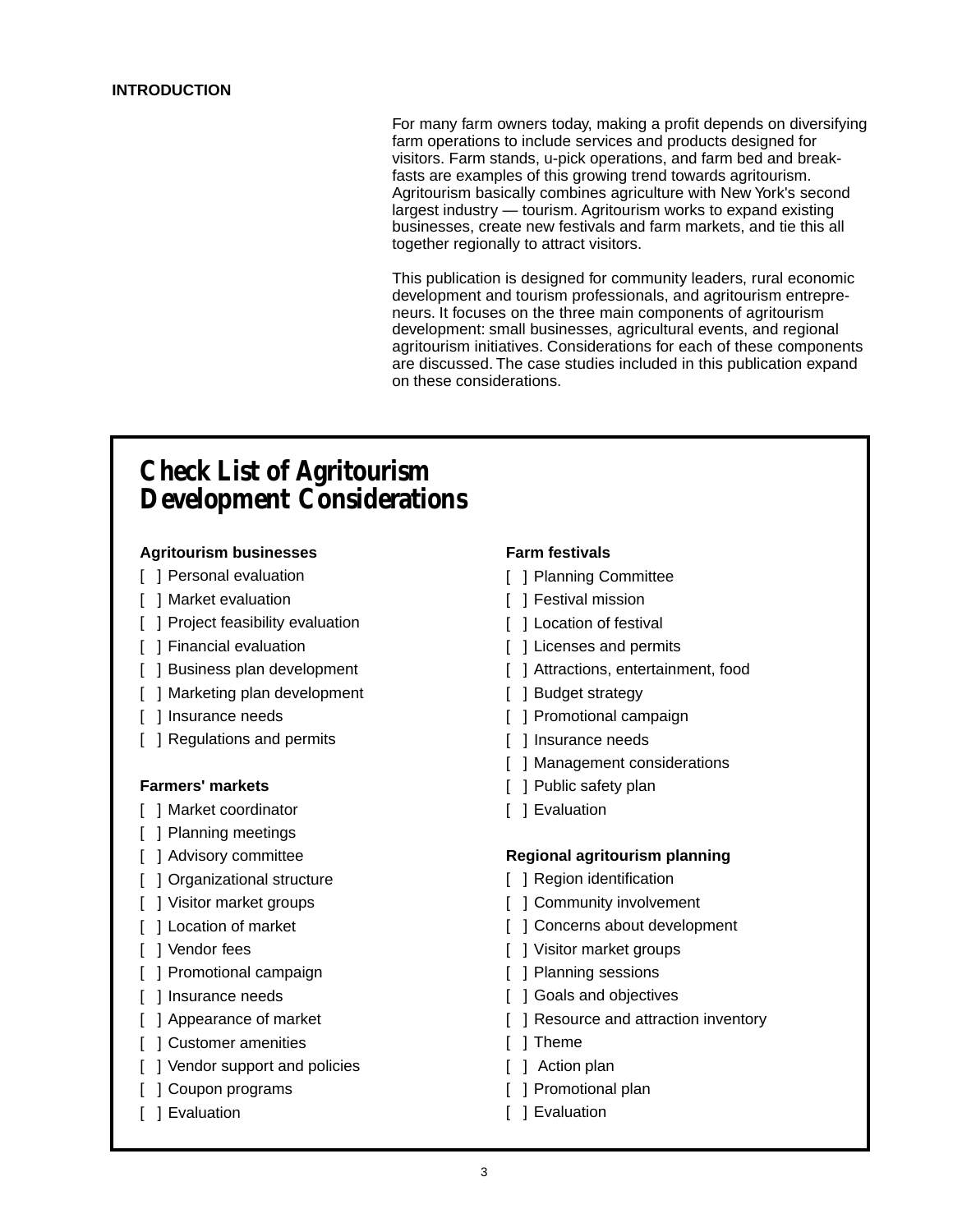### **AGRITOURISM BUSINESSES: THE BACKBONE OF THE AGRITOURISM INDUSTRY**

| <b>Introduction</b>                 | Expanding farm businesses to include agritourism opportunities can<br>provide a mechanism for keeping farms financially sound. Besides<br>benefiting farm owners, agritourism businesses benefit visitors by<br>offering a diversity of agricultural experiences. This section focuses<br>on the evaluation and planning steps that need to be considered<br>when starting or expanding agritourism businesses. Case studies<br>about roadside stands, Christmas tree plantations, fruit orchards,<br>farm bed and breakfasts, and other diversified businesses help<br>identify what makes an agritourism business successful.                                                                                                                                                                                                                                                                                                                                                            |
|-------------------------------------|--------------------------------------------------------------------------------------------------------------------------------------------------------------------------------------------------------------------------------------------------------------------------------------------------------------------------------------------------------------------------------------------------------------------------------------------------------------------------------------------------------------------------------------------------------------------------------------------------------------------------------------------------------------------------------------------------------------------------------------------------------------------------------------------------------------------------------------------------------------------------------------------------------------------------------------------------------------------------------------------|
| <b>Advice for New Entrepreneurs</b> | Starting any new enterprise can be risky from both a financial and<br>personal viewpoint. Before investing money, time, and energy into a<br>new venture in special agricultural products and services, new<br>entrepreneurs should complete personal, market, project feasibility,<br>and financial evaluations. Technical and managerial assistance in<br>these evaluations is available from a wide variety of public sources<br>committed to an area's rural economic development, agriculture, and<br>small business development. Examples of these sources include<br>county extension educators, local and regional economic develop-<br>ment organizations, small business development centers, state<br>departments of agriculture and economic development, banks, tourism<br>promotion agencies, state universities, and local community colleges.                                                                                                                              |
|                                     | Personal evaluation. This type of evaluation helps a potential<br>entrepreneur determine why he or she is considering starting an<br>agritourism business. It is important to clearly identify and prioritize<br>the entrepreneur's goals for the new venture, as well as the special<br>resources and skills of the entrepreneur. Prioritizing goals is neces-<br>sary because an individual may be expecting more from the new<br>enterprise than can probably occur. For example, if a certain level of<br>supplemental income is the most important goal, the economic<br>feasibility of certain products may simply be too low to meet that goal<br>and the individual may be better off seeking extra income from other<br>employment. On the other hand, an inventory of resources and skills<br>may indicate underutilized human resources such as family mem-<br>bers whose labor could effectively subsidize a small enterprise that<br>would otherwise not be cost competitive. |
|                                     | Market evaluation. Potential entrepreneurs need to identify their<br>potential market, or buyers, through a number of approaches. This<br>is often made difficult by the fact that agritourism marketing is<br>frequently targeted to specific visitor niches. Because of this, market<br>information is more difficult to obtain. Unlike traditional agriculture<br>products, agritourism products may include a service or experience<br>as well as merchandise. Nonetheless, questions to be answered<br>about the market include who will buy the product, what exactly will<br>be sold, and when will the harvest and/or sale occur. Specialty<br>magazines, local newspapers, trade associations newsletters, or<br>trade shows may be useful since special product buyers often<br>advertise through them. Examining other types of local recreational<br>activities and industries in the area might also help identify potential<br>customers.                                    |
|                                     | After identifying your customer market, it is very important to clearly<br>document what requirements or specifications visitors will have for                                                                                                                                                                                                                                                                                                                                                                                                                                                                                                                                                                                                                                                                                                                                                                                                                                             |

document what requirements or specifications visitors will have for your products. Examples of product specifications include the quantity and quality of products, product characteristics (size, color, etc.), prices, flaws (i.e., insect or other damages) that are allowable, interest in and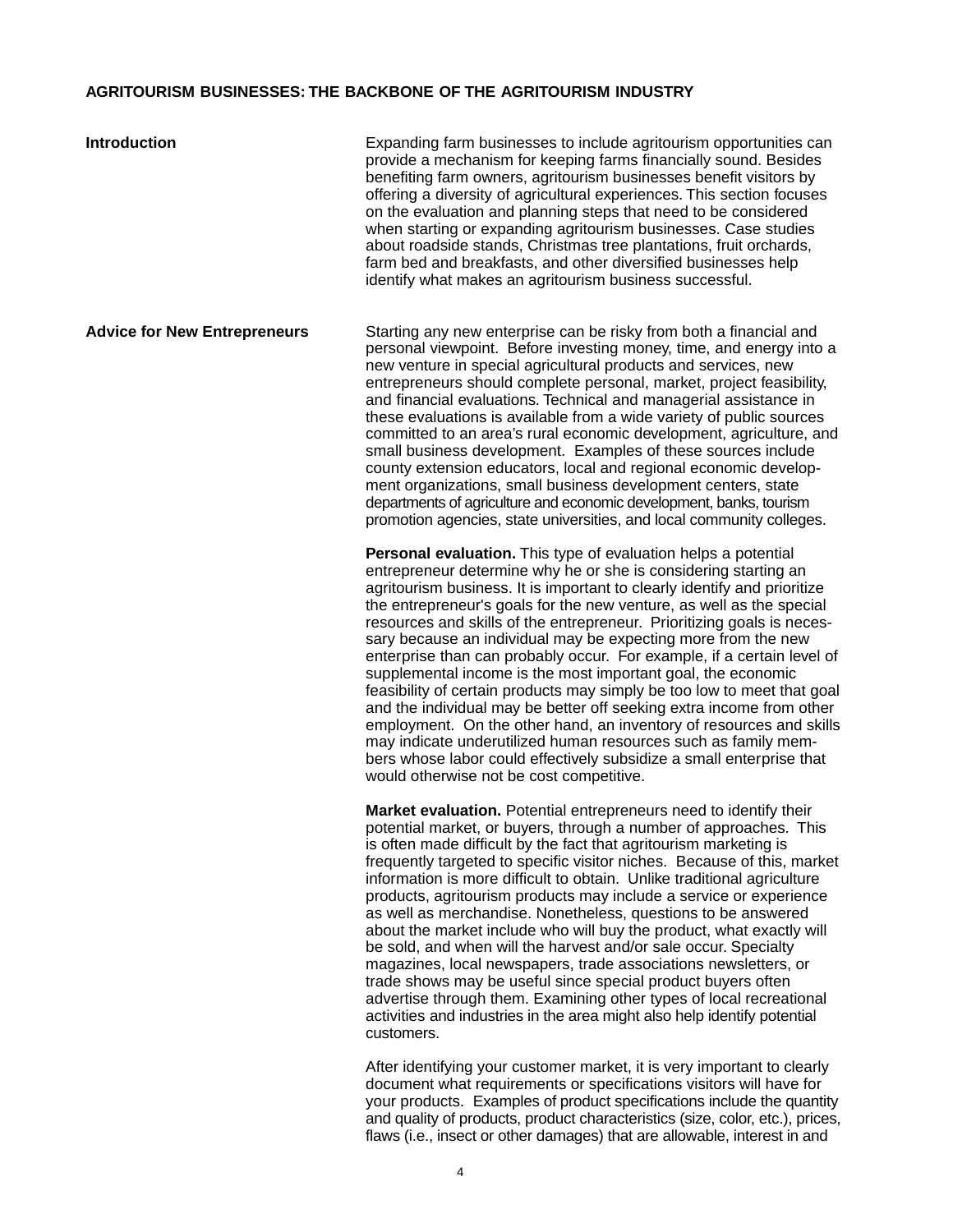price reductions for lower quality material, and packaging and shipping requirements. For many agritourism products, it is critical to coordinate the timing of the harvest with the requirements of the buyers. This is especially important when dealing with products that have a limited shelf life, such as berries or cut flowers, and seasonal products, such as Christmas trees or pumpkins.

It is also important to find out what types of businesses already exist in your region. If there are other agritourism businesses already, what niche can your business fill so that competition with the other businesses is reduced or eliminated? This involves providing services and products not available from competing businesses. The case study "Farm Stands Galore in Orleans County" on page 6 is an excellent example of how agritourism businesses can co-exist in close proximity to each other without driving each other out of business.

**Project feasibility evaluation.** This addresses the technical and the financial feasibility concerns of the potential enterprise. Technical concerns include where and how products will be grown or acquired, harvested, packaged, and distributed. The location of harvest sites varies with the product and land resources available in a region. Many successful special product agritourism entrepreneurs do not themselves own production farmland.

**Financial evaluation.** A budget needs to be carefully developed, preferably with the assistance of a production specialist and a business planning specialist. At a minimum, the budget should itemize fixed and variable costs (including interest), and expected gross and net revenues. A careful inventory of resources already owned and time requirements for starting and running the business (i.e., how much time is available and when) is needed. When all is finished, a clear accounting of the hourly wage realistically expected by the business owner for the potential operation is needed. Ask yourself the following questions: "Could I make more money at other available jobs or enterprises?" and "Do other advantages, such as being my own boss or spending time at home, compensate for lower wages?"

**Developing a Business Plan** A clear business plan is the single most important document needed by any individual approaching a banker with a request for a loan. More than a tool used to generate financial participation by banks and private investors, it is the blueprint to be followed in developing and operating an enterprise. The business plan should include detailed information on the personal, market, project feasibility, and financial evaluations discussed above.

> Although the process of developing a business plan is not a fast one, the amount of time and effort you invest in the production of your business plan will be readily visible to banking and investment professionals who see hundreds of these documents each year. The steps to be followed include gathering data, reviewing, updating, and confirming it for accuracy, and then summarizing it in a clear and concise manner. Financial projections, income statements, and a balance sheet are needed, but generally best completed by financial advisors and/or accountants. The plan should be reviewed for completeness and accuracy by both family members and external advisors prior to submission to potential lending sources. Numerous business plan formats are available from Cooperative Extensions, Small Business Development Centers, continuing education programs, and private consultants.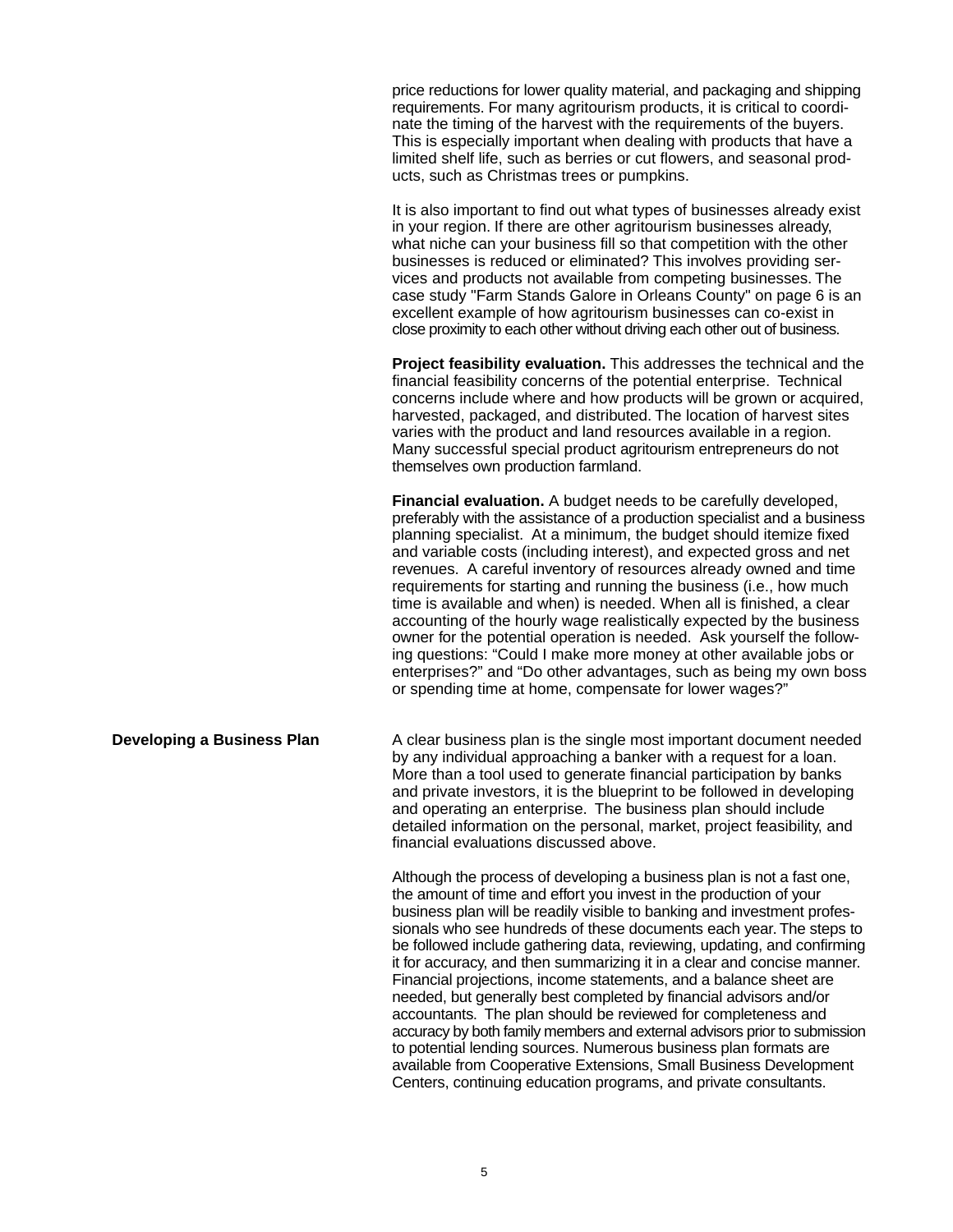**Creating a Marketing Plan** Marketing plans can be included in your business plan, but are usually kept separate since they need to be updated annually. Where a business plan is used by your business to obtain outside financial support, marketing plans are mainly used internally by your business. Your marketing plan should detail as precisely as possible what you wish to accomplish, factors that may affect your efforts, resources available in your local community, and specific groups or potential customers most likely to be interested in your agritourism enterprise and its products. The importance of image, name, and word-of-mouth cannot be over stressed.

> The personal image that you and your property project can make the difference between success and failure. Word-of-mouth plaudits by satisfied customers will be the most beneficial and least expensive form of advertising you will ever encounter.

Other low cost but crucial promotional opportunities include:

- 1. becoming a member of the local chamber of commerce and other business organizations;
- 2. volunteering to give presentations as a guest speaker to local community and civic clubs;
- 3. offering your business as a meeting place or local tour site;
- 4. providing a community open house with tours and special promotions;
- 5. networking with local and state tourism promotion agencies;
- 6. cooperating with local businesses (especially restaurants, hotel, motel and lodging facilities, service stations, and bus and motorcoach companies) and attractions. This cooperation can include providing other businesses and attractions with ample brochures containing accurate and easy instructions on how to reach your business, providing a clean orderly place to display the promotional materials of other businesses, and packaging recreational opportunities at your business with those of other businesses; and
- 7. developing a logo that is distinctive and clearly communicates the essence of your business to customers.

**Regulations, Permits,** Different regulations and permits are required for different businesses. **and Insurance** Those that generally affect agritourism enterprises include zoning, fire and building codes, health regulations, and agricultural food and safety laws. Gathering as much local information as possible is a great place to start. Fire and building code officials, health departments, zoning officers and New York State Agriculture and Markets representatives are typically the first points of contact. Close attention must be paid to all applicable local, county, state and federal regulations, particularly regarding edible products, the potential introduction of exotic insect pests or weeds, and products to be shipped out of state.

> Be certain to work with an insurance professional to review all aspects of the enterprise. This is critical to safeguard the enterprise from perils you may not foresee and will also help you understand what the potential responsibility of your enterprise could be.

If you are unsure of which regulations and permits apply to your business, seek competent professional assistance from an appropriate professional. Every business should have a BAIL team. This includes a Banker, Accountant, Insurance agent, and Lawyer.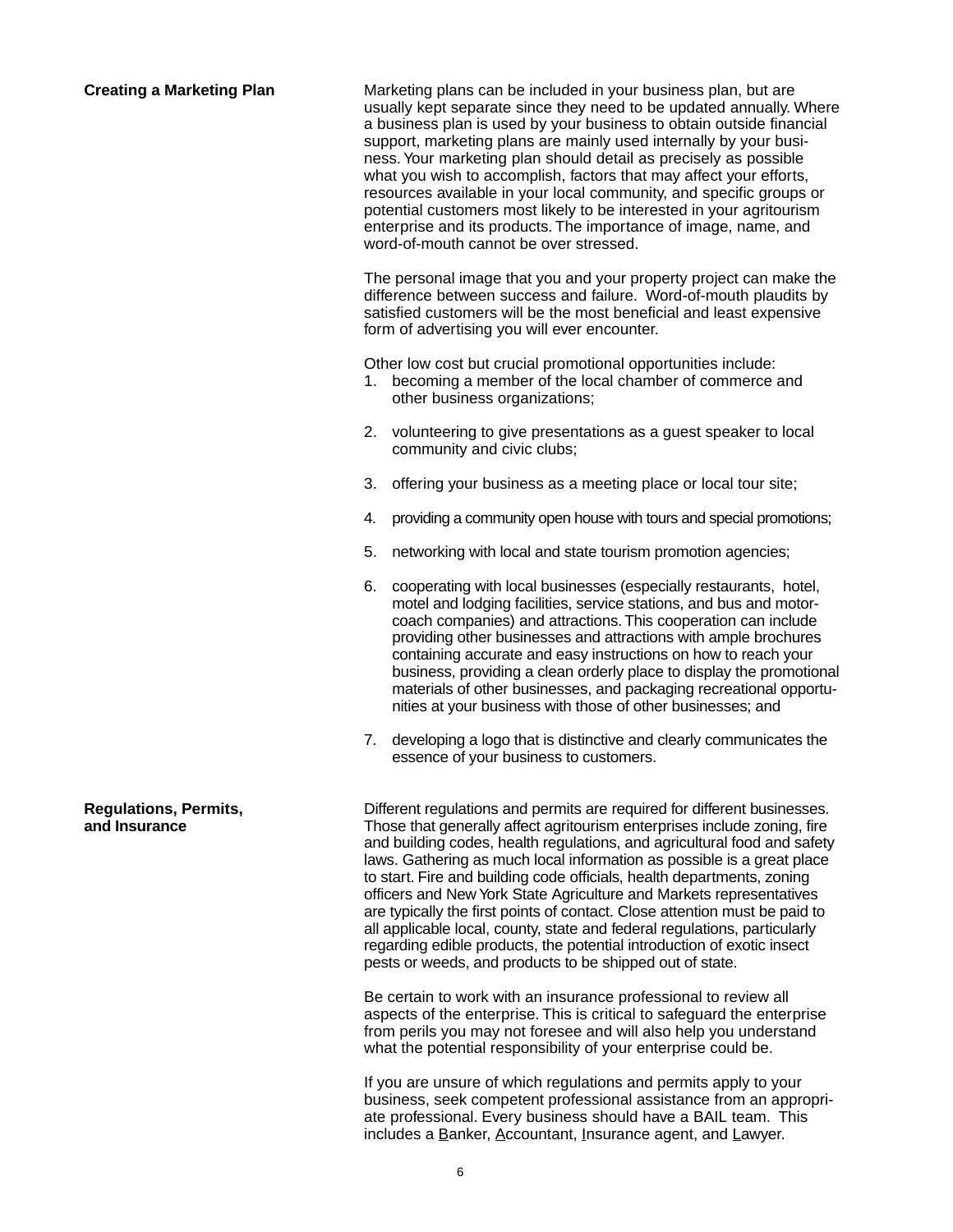## **Trees Abound at Hemlock Haven**

- Family commitment
- Incremental growth
- Seasonal focus
- Business diversification
- Trade association linkages



Northern Oswego County is famous for its "white gold" seasonal snowfall! Climatically it also provides a nurturing site for the production of high quality, diverse species of Christmas trees. In 1979, Wendell and Madelaine Rowell and their family tapped into the potential of this area by establishing Hemlock Haven, a Christmas tree farm located on County Route 22A just north of Sandy Creek, New York.

An early evaluation of their rural property investigated the potential of establishing a family campground. Following a careful review of all factors and related costs, the decision was reached to instead pursue a Christmas tree plantation. Today more than 140 acres are devoted to tree production with species including fir, spruce, and a variety of pines.

The farm is open for business from November 1 to December 24. Christmas trees are sold both wholesale to other local businesses for resale and retail to on-site customers. Customers can either pick out the tree that they want cut or choose from the many beautifully shaped, precut trees displayed at the farm.

The Rowells diversified their Christmas tree farm in 1981 by adding a gift shop and wreathmaking building. Handmade wreaths and a host of other seasonal hand crafted items made on the premises are available.

At one point, the Rowell's operated a seasonal satellite retail operation with over 150 crafters involved on a consignment basis. They found the stress and additional costs involved with

employees were more effort and expense than warranted by the return they generated.

Both Wendell and Madelaine have been active in the New York Christmas Tree Growers Association (NYCTGA). Wendell served on the board of directors and was president from 1988 to 1992. Madelaine is currently on the board of directors and is their treasurer. Wendell and Madelaine have also staffed numerous trade booths on behalf of the NYCTGA, including the 1995 National Direct Farm Marketing Association meeting in Saratoga Springs, NY.

Participation at both the Oswego County and New York State Fairs has been important to the growth of Hemlock Haven. At the Oswego County Fair in Sandy Creek, Madelaine has served as fair superintendent for the horticulture building for two years. The Rowells annually donate bedding plants to help beautify the fairgrounds and its numerous planters and flower boxes. They have also donated their time for many years to help staff the NYCTGA display at the New York State Fair. They have had numerous prize winning trees at the fair and won the 1994, 1995, and 1996 Mat Reynolds Award, the highest award that can be won in competition at the New York State Fair.

The proximity of Hemlock Haven to the Oswego County fairgrounds has enabled the Rowells to maximize the farm's potential and serve as the central host site and camping area for conventions. The Rowells hosted the NYCTGA summer annual convention in 1991 with the largest attendance ever.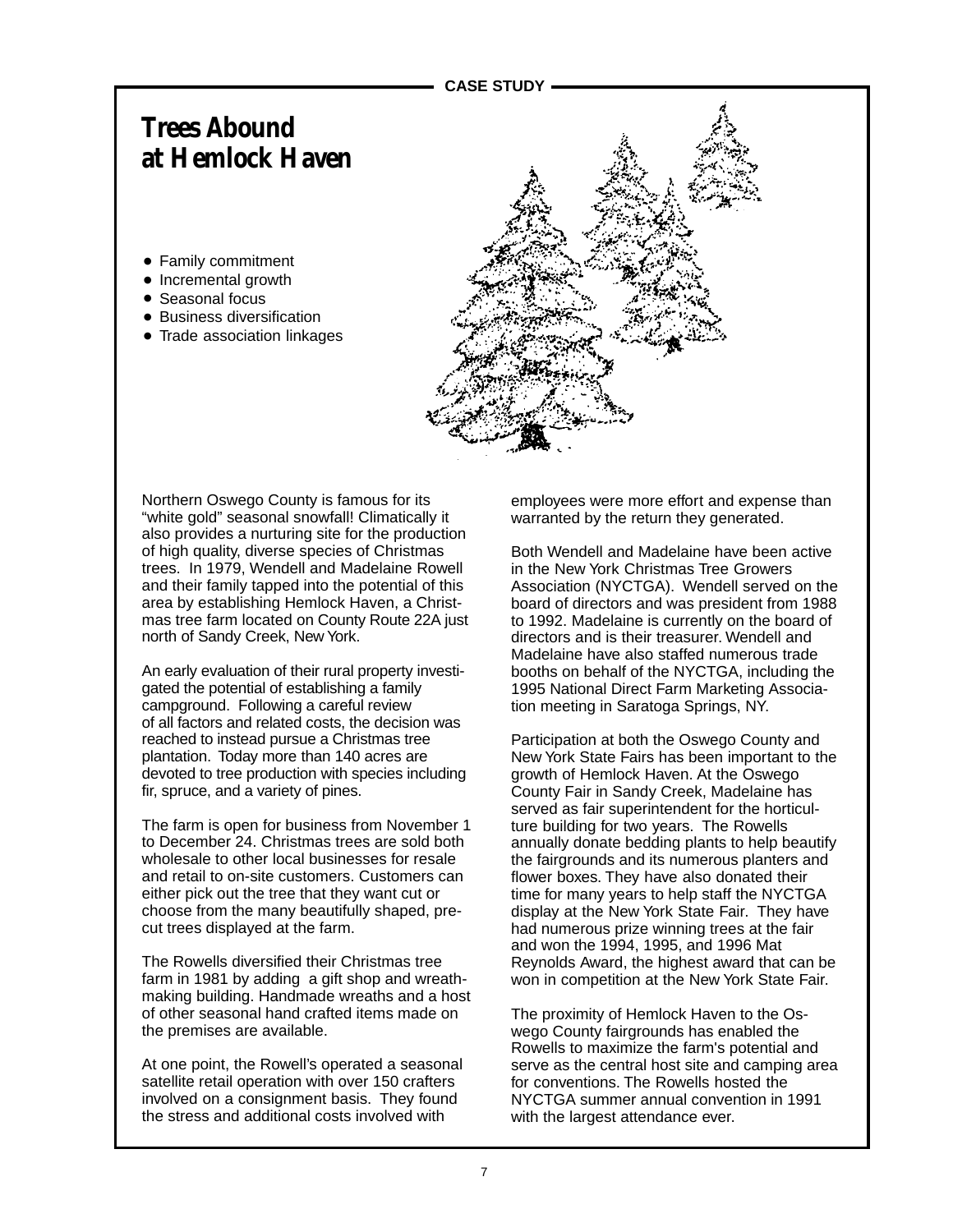## **Farm Stands Galore in Orleans County**

- Farm and family heritage
- Business diversification
- Hospitality
- Recreational activities for visitors
- Unique specialty items
- Direct product marketing
- Community involvement



Orleans County is one of the ten counties comprising New York's Great Lakes Region. With a rich farming heritage and many festivals and roadside farm stands to explore, Orleans County offers a tremendous diversity of agritourism opportunities to visitors.

Four businesses that showcase this rural lifestyle are Brown's Berry Patch in Waterport, Smith's Family Farm Market in Medina, Watt Fruit Company in Albion, and Hurd Orchards in Holley. These sites do a successful multi-month business, all within a 20-mile circle. All have been successful because they offer a diversity of products, unique specialty items, and special activities (e.g., farm tours, educational classes, and farm festivals) for visitors.

Brown's Berry Patch has been a family farm since 1804. After adding a farm market, country gift shop, deli, bakery, ice cream shop, playground, u-pick operation, and festivals to their production farm business, Bob Brown says "the tail started wagging the dog." Brown's now employs 25 full- and part-time workers April through November. Their specialty product is homemade waffle ice cream cones. Quince is still grown here for jams and jellies. An annual Columbus Day Weekend Apple and Pumpkin Harvest Festival draws visitors of all ages.

The Watt Fruit Company began as "growers of quality fruit" in Albion. Among their tourismoriented offerings are a farm market, greenhouse, u-pick fruit operation, gift shop, bakery, ice cream shop, historic cemetery walks, playground, educational clinics, fall farm tours, and hay rides. Their specialty item is fudge,

which they offer in thirty flavors, including nosugar types. Watt's is open mid-April to Christmas Eve and has 20 employees. They are active with community fund-raising events.

The fifth generation of Smiths operates Smith's Family Farm Market in Medina, New York. This market offers fresh produce in season, cider, jam, honey, maple syrup, homemade pies and donuts, ice cream, flowers and plants, gift boxes, giant pumpkins and Halloween hay rides, Christmas trees, and farm tours (by request) from mid-May to mid-December. They grow and sell 15 varieties of apples. In addition to eight family members working, Smith's employs ten other workers.

"A Farm - A Family - A Tradition" is what travelers experience at the nearly 200-year-old Hurd Orchards. "Each day we renew excitement about our beautiful, wholesome products fresh from the oven, kettle, or field," says Sue Hurd. Homemade preserves, brandied fruits, and vinegars in lovely bottles are a specialty, along with a diversity of "how-to" classes and Family Barn Dance fun. Hurd's employs 30 seasonally. Open to visitors from May 1 through December 24, Hurd's handles mail orders year-round.

All of these businesses work closely with the Orleans County Tourism office and Seaway Trail, Inc. for promoting their businesses. Offering specialty items unique to their farm stands has diversified their product lines and services, and has been important to the success of each.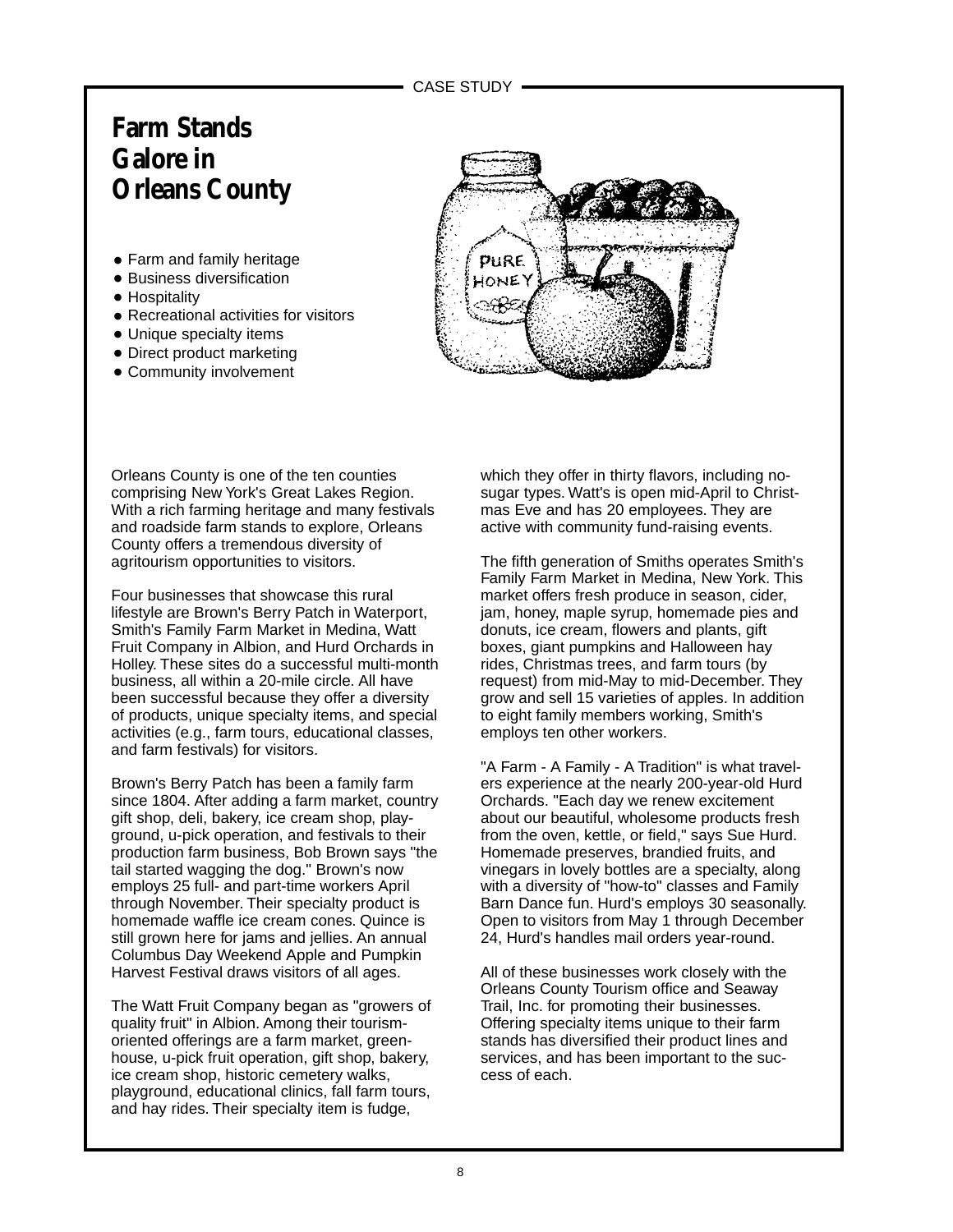## **Vinewood Acres Sugar Shack and Bed & Breakfast**

- Scenic location
- Business diversification
- Hospitality
- Educational activities for visitors
- Outdoor recreation opportunities
- Direct product marketing
- Regional information
- Community involvement



Maple syrup bubbles over a wood fire at Vinewood Acres Sugar Shack, 7904 Route 5 (East Lake Road), Westfield, New York, in western New York's Chautauqua County. A cabin was built there in 1820 amidst undeveloped forest land. Thirty years later the land became a farm site with apple orchards. Today Vinewood Acres provides a scenic vista of grape vineyards and a maple sugar bush, perfect for attracting visitors. This scenic location is only one of the factors that has made Vinewood Acres a success.

Gail Black, Vinewood's owner, began developing the production farm into a tourist site in 1993 with the opening of the Vinewood Acres Sugar Shack. This direct outlet store enables Gail to directly market her maple syrup and all-natural, homemade fruit syrups, which are made primarily from fruits she grows on her farm. Gail received an educational background in food preparation from a college specializing in food processing.

In the spring of 1997, a bed and breakfast was added at Vinewood Acres, further diversifying the business. Breakfast at the B&B offers Gail the opportunity to serve the syrups and grape juice produced on her farm. A nature trail has also been constructed at Vinewood leading through a deciduous beech-maple forest to high bluffs overlooking Lake Erie. The trail is used by hikers in the spring, summer, and fall, and by cross-country skiers during the winter.

Hospitality and education are intertwined at Vinewood. Guests are invited to sample the products sold in the Sugar Shack or take an educational farm tour. Historic Erie Indian artifacts found on the farm are on display in the Sugar Shack. Gail also makes it easy for visitors to find out more about the area by providing regional information on touring, fishing in Lake Erie, the local climate, history, and other attractions.

Active in the tourism interests of the surrounding community, Gail was recognized for her efforts with a 1996 Seaway Trail National Trails Day Award, which she shared with Vinewood Acres Farm Manager Don Jagow. "Gail Black has contributed substantially to the enhancement of resources of the western Seaway Trail region," says former Chautauqua County Chairman Richard E. Davies, "and to community involvement in a new tourist information center at Barcelona Harbor and a new agritourism market in Westfield."

To attract tourists Gail markets throughout a radius of 300 miles, attending craft shows as far away as Pittsburgh and Cleveland with her products and brochures. "I do well with my products at the shows, but the brochures do even better. I get feedback for a year to three years after."

Gail coordinates her promotions with the Chautauqua County Visitors Bureau and Seaway Trail, Inc., and has an internet site. She welcomes bus tours as well as individuals and smaller groups. "I have a lot of bus tours which come generally based on the word of mouth recommendation from other bus tour drivers." Gail has also been lucky at getting editorial coverage in newspapers. One article entitled "Chautauqua Woman" focused on Gail's distinction as one of the few female sole proprietor grape farmers in the area.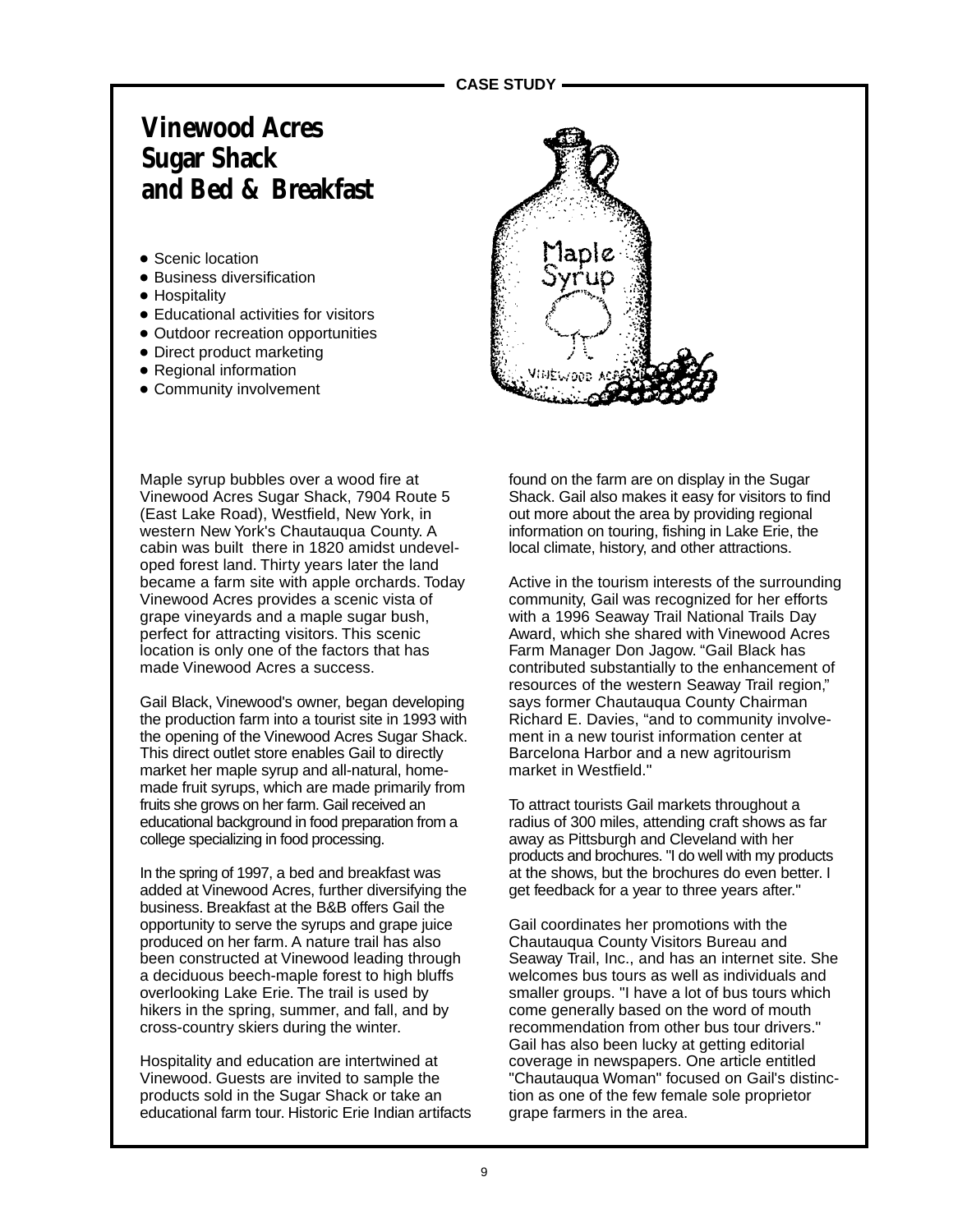### **CASE STUDY**

# **Historic Alasa Farms**

- Historic location
- Business diversification
- Hospitality
- Educational activities for visitors
- Special events
- Community involvement
- Motorcoach and other group tours

In 1826, a religious sect known as the Shakers purchased over 1300 acres near Sodus Bay, New York. The Shakers believed in the complete separation of men and women, and designed their buildings to maintain this separation. Although they only lived in the area till 1838, their simple style of living is still visible in the buildings found today at Alasa Farms, located at 6450 Shaker Road in Alton, New York.

Alasa Farms was purchased in 1924 by Alvah Strong and his partner, Asa McBride. Today, the farm is a corporation with a board of directors that includes Alvah Strong's daughter, Nancy Mangan, and her son and daughter-in-law, Griff and Joni Mangan. The business was incorporated in 1977 by Nancy.

Alasa Farms covers 700 acres of scenic apple and peach orchards, crop and hay fields, woodlands, open space, and wetlands. Four of the original Shaker buildings still exist, along with other buildings constructed in the early 1900s. Griff enjoys touring visitors around the farm and pointing out the interesting features of the Shaker buildings such as the main house's separate entrances for men and women. Families and school groups enjoy visiting the goats, horses, sheep, and geese housed in the barns. Griff has also produced a guidebook for visitors who want to tour the farm by themselves. Visitors pay a small admission fee for touring the farm, and additional fees for hayrides and apple picking. Because most of the visitors that come are with school or tour groups, no specific visiting hours have been set.

Besides offering tours for visitors, the farm's apple orchard is open as a U-pick operation in the fall. Hayrides are also available. Nancy and Joni operate a gift shop that features handmade crafts, traditional Shaker items, and books on Shaker history. They have also organized Alasa Center, an organization separate from the farm business, which offers craft and art classes at the farm for children and adults. The teachers of these classes



are paid through enrollment fees. Events such as antique shows and a Shaker Festival are also held on the farm. A special liability rider to the farm's insurance policy was purchased to cover these events and hayrides.

Griff opened his farm to visitors after deciding that the farm's orchards, crop fields, and timber were not extensive enough to make the farm profitable. After leasing the crop fields and peach and apple orchards out to local farmers, Griff began spending most of his time giving tours to visitors. "When I first came here, I figured that anybody from Wayne County knew what farm animals looked like. Well, they don't anymore. So I thought I'd invite the Sodus school down. The kids loved it! And then it dawned on me that adults might want to come down. So we started to gear towards motorcoaches."

The Mangans opened the gift shop because they realized that visitors on motorcoach tours like to visit gift shops. "We have a few local people that give us items on consignment. We keep it full that way. My wife likes to make wreaths and things like that. We're on the mailing lists of a lot of these wholesale catalogs. You give up a little something, but if you need volume, you have to use them."

Most of the promotion for the farm is done through newspaper advertisements, articles, and word-ofmouth. Griff frequently writes articles about the farm and sends them to local newspapers. He has also used direct mailings to attract motorcoach business from tour companies. Alasa Farms is listed in Wayne County's tourism promotion brochure and Seaway Trail's Journey magazine.

Griff is very involved in countywide tourism efforts. He is an active member of the Wayne County Tourism Planning Committee and the Seaway Trail Agritourism Theme Team (see page 21). His plans for the future include hosting parties and receptions at the farm, attracting international motorcoach tour groups, and constructing selfguided trails through the farm's woodlands.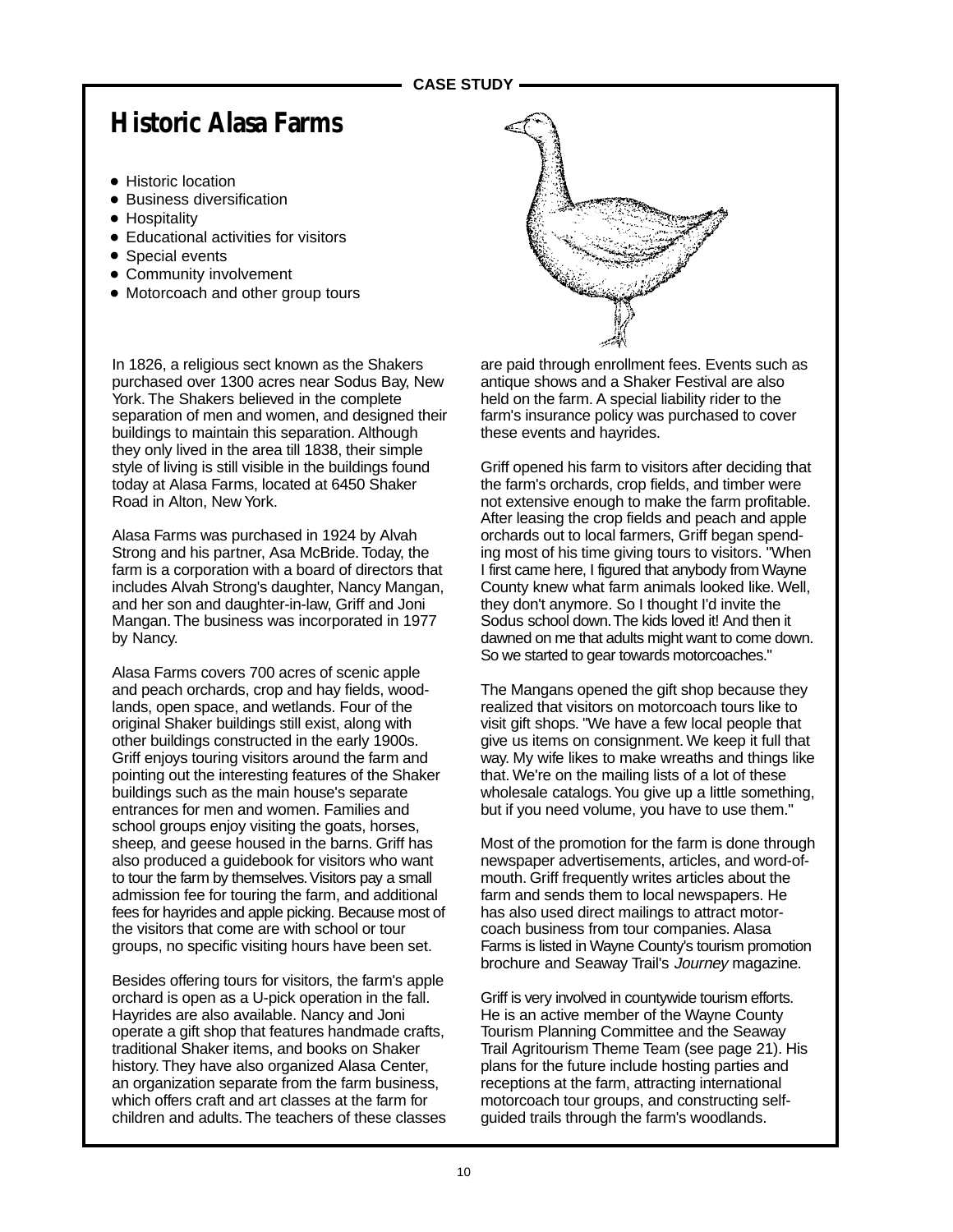### **ORGANIZING AGRICULTURAL EVENTS: FESTIVALS AND FARMERS MARKETS**

### **Introduction Introduction Organizing festivals and farmers' markets are increasingly popular** community revitalization strategies. For the communities that sponsor markets or host festivals, these events promote the community and bring consumers to downtown areas or small villages for additional shopping. They are also a means of educating the public about issues affecting the community such as support for local farmers, open space, and the quality of life in rural communities. Festivals and farmers' markets also provide tourists with a unique window into the heart of a local community. The sights, smells, and sounds which can be enjoyed at a farmers' market or festival are different in each community. While malls reflect the homogenization of American culture, farmers' markets and festivals provide the opportunity to celebrate what is special or unique. For example, in one community you might find snickerdoodles and shoofly pie, while at another you might sample wines and grape pies. Likewise you might see vendors in Renaissance costumes, leatherstockings, or just simple farm garb. The different foods, crafts, and entertainment reflect interesting cultural and historical differences between communities. Tourists (and even local folks) want to immerse themselves in something they can't find at home. Such a strategy is essential to increasing community self-identity and local pride, and drawing dollars from outside the community. Organizing a festival or farmers' market is always much more work than you think. Achieving memorable results requires a significant effort. Below are some tips on organizing these events to provide maximum benefit to the sponsors and the community, and minimize possible headaches. Consider only those ideas appropriate to the scale and theme of the festival or market that you want and the resources available. **Festivals: a Creative Expression** Festivals are public, themed celebrations. They can be single events **of the Local Community** or serial events taking place each year at roughly the same time. Here are some tips for organizing a festival. **1. Form a festival planning committee.** Organize a volunteer, multi-sponsor working group or management team with a diverse set of people, skills, and resources. It is not advisable to have a single organization do all the work. Find multiple co-sponsors to share not only the responsibility for the event but also the glory. This kind of sharing is good for the community. Members of the working group should have media and funding contacts, business acumen, experience working with volunteers, and a sense of the big picture. Try cochairs to share the responsibilities of overseeing the organization. Have one individual serve as the financial controller responsible for budgets, the other as a public relations person. Consider chairpersons for numerous subcommittees: entertainment, food, hospitality, operations, sponsorship, volunteers, etc. If the festival is to be a recurrent one, consider incorporating (to provide liability protection to sponsors and make it easier to obtain grants) and hiring temporary

**2. Clearly identify the purpose or mission of the festival.** Use brainstorming to choose an interesting and exciting theme that captures the spirit of the community. Themes can be expressed through the name of the event, logos, mascots, settings, design, activities and attractions, food and beverages, merchandise, and

paid staff. Obviously, this is not possible for small festivals or in

communities with limited resources.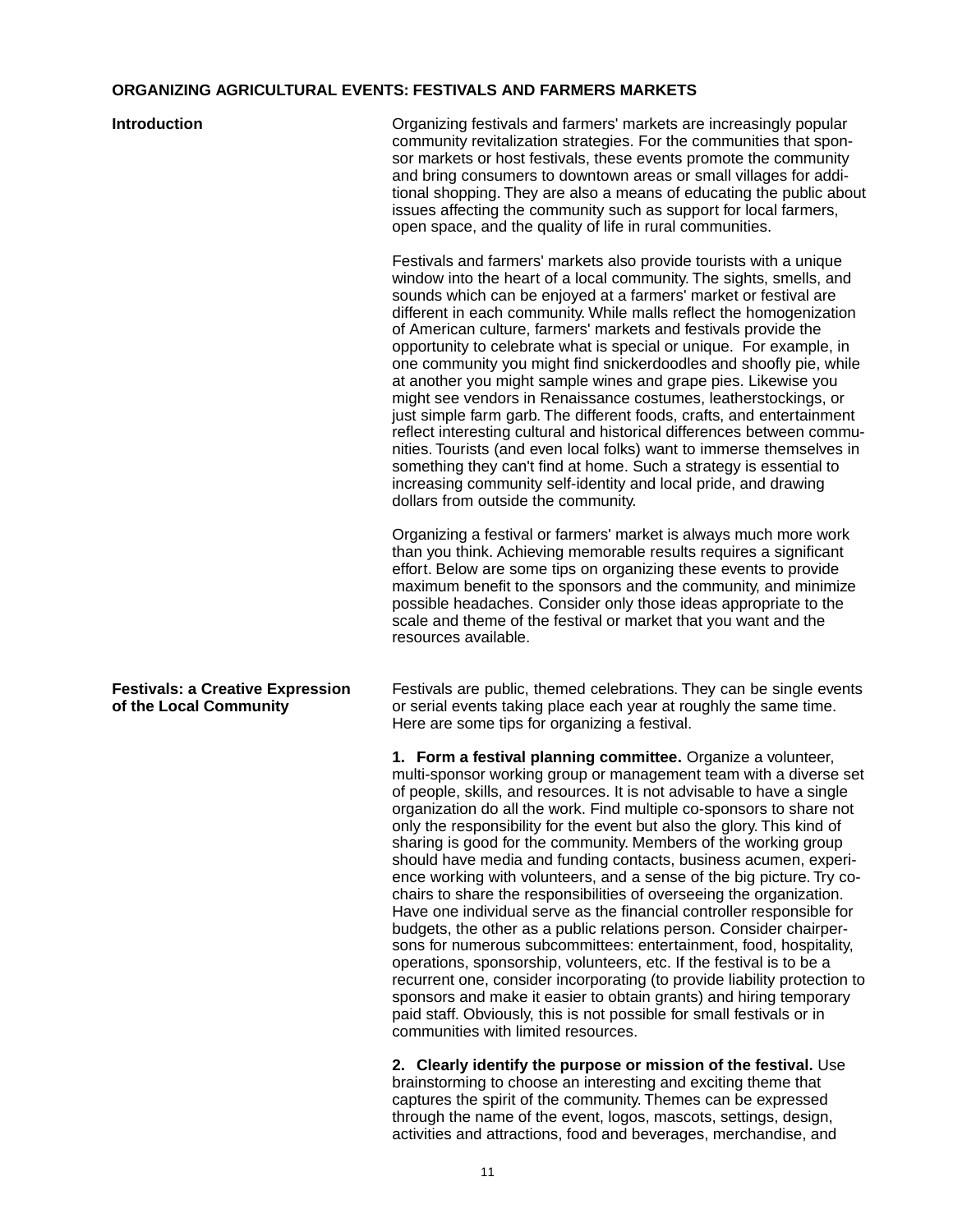advertising. Do your research and try out several things which are unique. Get ideas from other festivals but don't copy too much. Balance what is tried and true with novelty and innovation. Remember that the key objective is to showcase what is special about your community.

**3. Choose a location.** Choose a place or location with the right atmosphere and essential services (parking, hotels, restaurants, etc.). Keep the neighbors in mind and involve them in decision making.

**4. Obtain needed licenses and permits.** Licenses and permits may be required in your community. Confer with the local health department and the appropriate municipal jurisdiction about what local ordinances and permit fees are needed.

**5. Organize attractions, entertainment, and food.** Find the right combination of these to meet the needs and expectations of participants. Showcase local talent when possible, but also consider offering a portion of the "gate" to professional entertainers who have broad appeal. Encourage local groups to set up fundraising activities. Balance the level of kitsch (which tends to homogenize the community in the eyes of the tourist) with high quality and meaningful activities. Develop a sense of belonging and sharing through traditional activities, competitions, and entertainment. Screen potential vendors or concessionaires to ensure quality.

**6. Develop a budget strategy.** Explore additional sources of funding for the festival: local companies and financial institutions, larger statewide corporations, individuals, and foundations. Furthermore, consider some entrepreneurial funding approaches including charging an admission fee, selling food or souvenirs, having a lottery or raffle, and renting space. Charge a flat rate and/or percentage of sales of vendors and concessionaires.

**7. Develop a comprehensive promotional campaign that includes media and local government agency relations.** Identify specific target markets and develop a campaign that will reach these markets. Different types of markets include local folks, tourists, city dwellers, seniors, families, etc. Use newspapers, radio, posters, brochures, television, and road signs. Local government agencies such as tourism promotion agencies can also help with promoting festivals.

**8. Investigate insurance needs.** Adequate liability insurance coverage has become a make or break issue for special events in recent years. Festivals typically require at least "day-of-event" coverage to provide adequate protection to sponsors and employees against liability suits.

**9. Manage your budget.** Develop a budget that identifies funding sources and projected expenses, and a tracking system that evaluates your results. The controller or treasurer will need to keep track of and regularly report all financial transactions. Typical expense categories include facilities/infrastructure, entertainment, production expenses (rentals, sound systems, etc.), signage systems, parking, on-site transportation, food services, utilities, promotional costs, waste management system, event rentals, committee expenses, and consultants. A general rule of thumb is to add a 10% buffer to the budget. Develop a plan for allocating surplus revenue (e.g., to the festival for next year, to the sponsoring organizations, to special projects in the community, etc.).

**10. Develop a public safety plan.** This will ensure a secure and pleasant event. Include first aid/medical services, security, crowd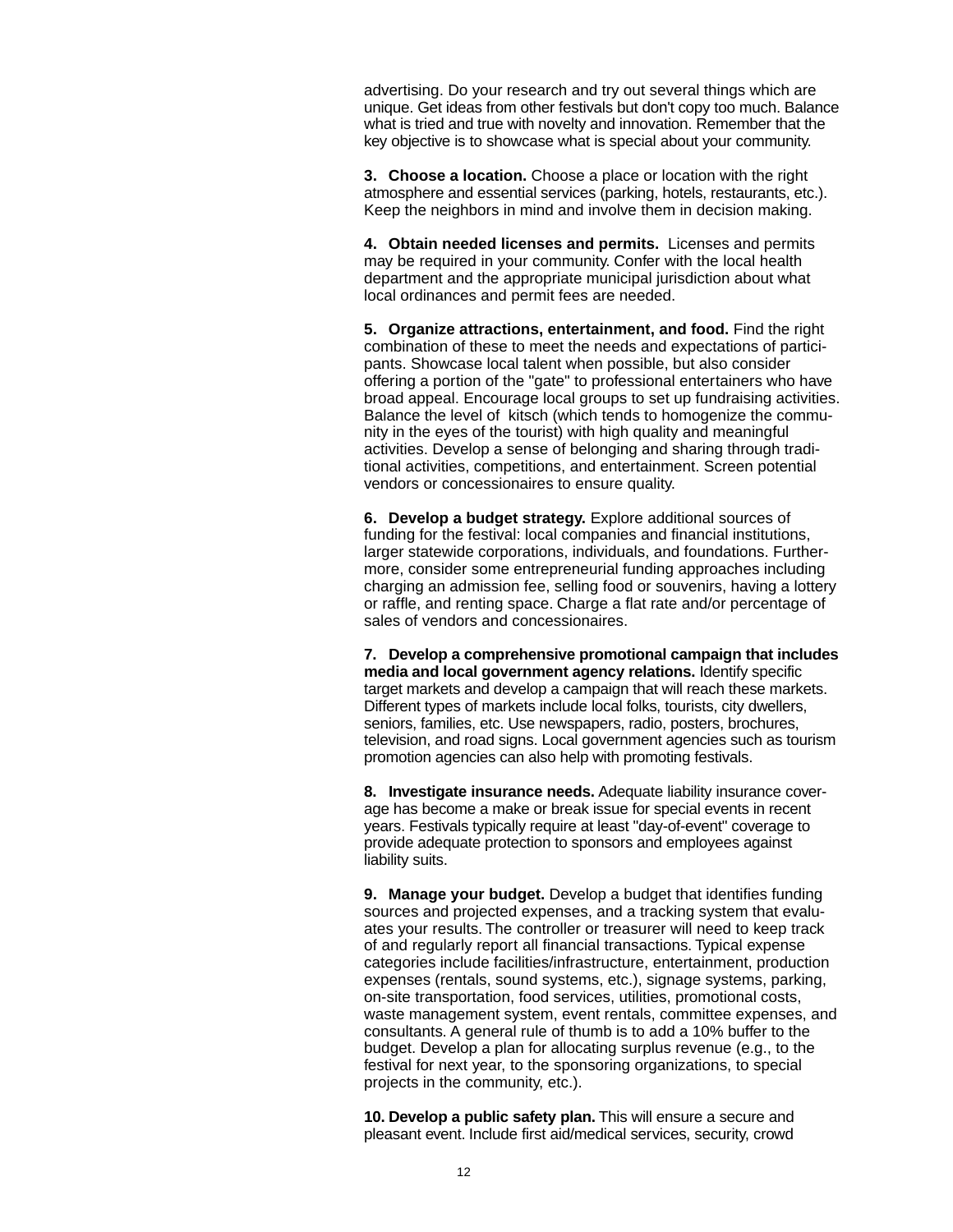management, alcoholic beverage policy, refuse, communications, and handicap accessibility. Meet with the local police and fire departments to get their input on meeting local ordinances and optimizing public comfort and safety.

**11. Create excitement!** Launch a series of articles in the local paper building up toward the opening day. Hold opening ceremonies to set the tone for the event.

**12. Conduct an evaluation.** Evaluate the festival in terms of organizational, social/cultural, economic, tourism, and environmental goals. Include a visitor survey which asks about likes and dislikes, problems experienced, suggestions for improvement, expectations, interest in visiting again, and other issues pertinent to festival goals. Indicators of success include: budget surplus, numbers of tourists and volunteers, impact on local businesses, changes in consumer attitudes, money raised for projects, and number of co-sponsors.

**Farmers' Markets: a Tourist's** In the last few years we have seen an explosion in the number of **Window Into the Local Community** retail farmers' markets **Window Into the Local Community** retail farmers' markets retail farmers' markets. The U.S. now has more farmers' markets. than ever before — over 2,000 by the latest U. S. Department of Agriculture estimates. The number of retail farmers' markets (also called public markets) in the Northeast has risen from perhaps a dozen or so in the mid-1960s to lead the country with over 500 (29% of the total) in 1994. New York State is one of the leading states with over 180 farmers' markets. California and Iowa are also in the top three.

> What's behind this dramatic revival? Surveys of direct market consumers provide at least part of the answer. Results show that freshness is by far the leading reason consumers patronize direct markets. Other important factors include the quality and variety of produce sold. The social atmosphere at farmers' markets is also attractive to busy consumers who wish to combine shopping with leisure. Additionally, concerns about food safety (e.g., pesticide residues) and support for local farmers are mentioned by some consumers. Farmers' markets can draw consumers and tourists to central business districts, where they potentially patronize adjacent businesses. Many communities have discovered this "magnetic" effect, of farmers' markets and are using them as centerpieces in downtown revitalization projects. Furthermore, a growing number of communities have recognized the role farmers' markets play in incubating microenterprises such as bakeries and other food businesses, market gardens, and craft businesses. Farmers' markets do this by providing a rich entrepreneurial environment for start-up businesses that include low rent and overhead, vendor support, and instant cash flow.

Some factors to consider for organizing farmers' markets include: **1. Identifying a market coordinator.** The market coordinator or manager needs to have strong administrative, fiscal, and public relations skills. Because the coordinator has many responsibilities, including coordinating vendors and acting as a liaison between the community and market, establishing a committee to support the activities of the coordinator is important.

**2. Holding planning meetings.** Conduct a series of planning meetings to discuss the mission, goals, and organizational structure.

**3. Creating an advisory committee.** Community support can be fostered through the creation of an advisory/booster committee which meets formally at least once per year. Individual members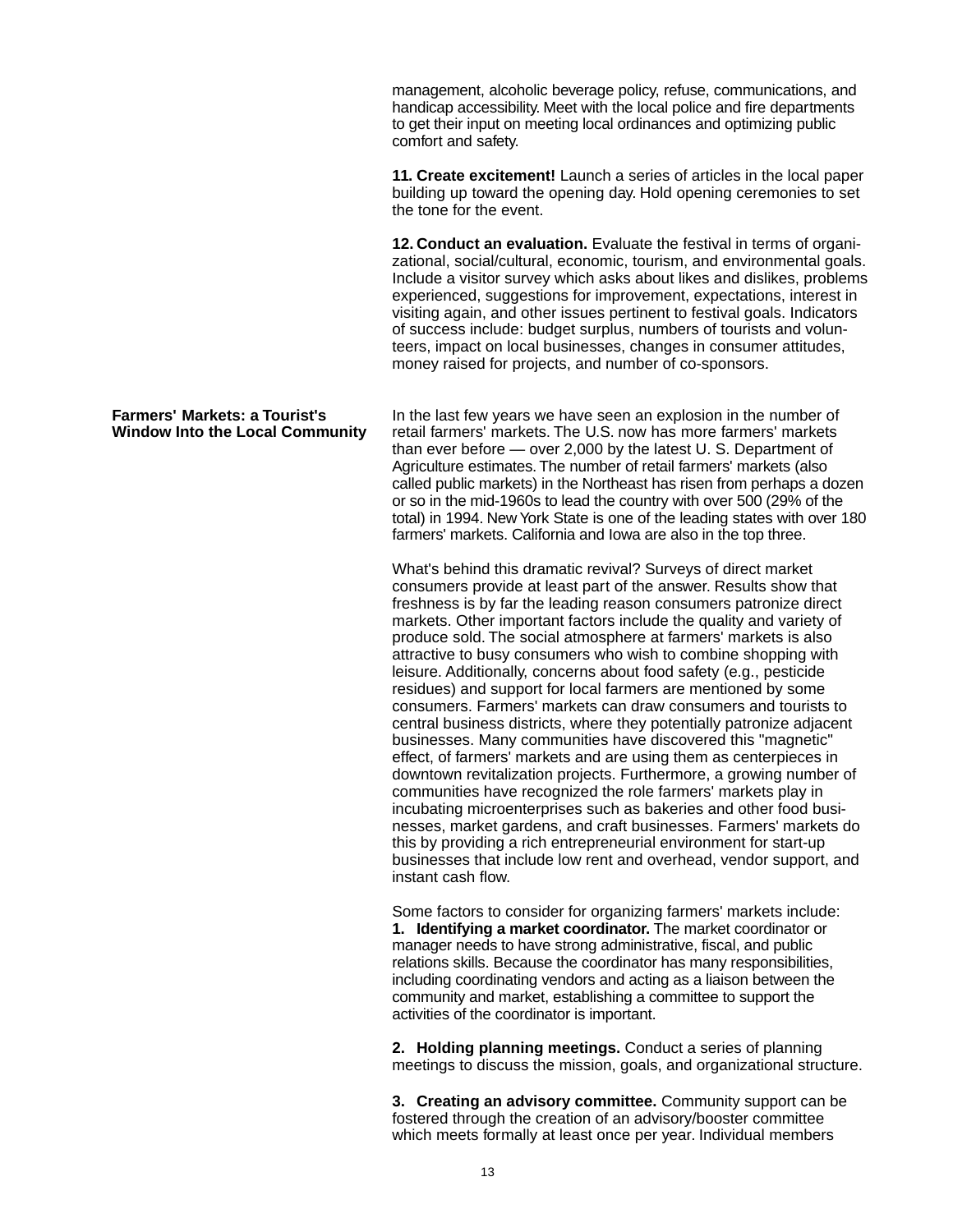should be welcome to attend regular farmers' market working group meetings. The advisors should be able to provide legal, insurance, public relations, and business assistance.

**4. Structuring your organization.** Design and implement an organizational structure which meets the needs of members. There is no cookie-cutter approach to forming a farmers' market. Farmers' markets may be informal, with little organizational structure other than a contact person or unpaid coordinator, they can be legally incorporated with a paid market manager, or they may be something in between these ends of the spectrum. If you choose to incorporate (e.g., as a corporation or cooperative), select your incorporators, and recruit an attorney to assist in the preparation of bylaws and Articles of Incorporation. Many successful farmers' markets have a sponsoring organization such as the local chamber of commerce, Cooperative Extension Association, or a church or business association. The benefits of a sponsor include financial and organizational assistance, access to a downtown location, and general help with public relations.

**5. Choosing a market location.** Place the market in a location that has excellent visibility, easy access, and adequate parking nearby. Ideally, the market will be located in an urban or village setting where many patrons may simply walk. Successful markets in non-urban settings rely on adequate parking, superlative products and activities, and a bucolic atmosphere, which has a strong customer draw.

**6. Setting vendor fees.** Calculate what the fees should be for the market. Most markets are able to charge weekly stall fees (e.g., \$10 to \$20). However, other markets have more complex membership levels, each with different fees such as annual and lifetime memberships. Flat fees are generally preferable to sales-based fees simply because of the proprietary nature of sales and income of the vendors. However, consider special circumstances of some limited resource vendors who are just getting started.

**7. Promoting the market.** Plan and implement an innovative promotional campaign which maximizes the use of free publicity. However, be prepared to spend a large portion of your budget on commercial advertising. Lack of advertising causes a low turnout of customers one of the biggest complaints from farmers' market vendors.

**8. Obtaining adequate insurance.** It is important to have adequate insurance coverage for the market and its vendors. Public land may already be insured and may cover the market. However, don't make any assumptions about this — check to make sure. If the market is not already insured, contact several insurance companies for advice and quotes.

**9. Creating a market appearance.** A unique atmosphere that reflects the cultural, social, and historical aspects of the community is important to the success of a farmers' market. If the market has a permanent location, find the financial resources to construct a market pavilion. If the market is on a temporary site, work with the vendors to coordinate the appearance and spacing of their stalls so that there is a cohesive visual affect which is festive and appealing. Consider a group purchase of color-coordinated canopies or umbrellas.

**10. Adding customer amenities.** Rest rooms, water fountains/coolers, phones, shaded areas, trash receptacles, and picnic areas all need to be considered. Often these little things make a big difference to customers and to the overall impression customers have of the market.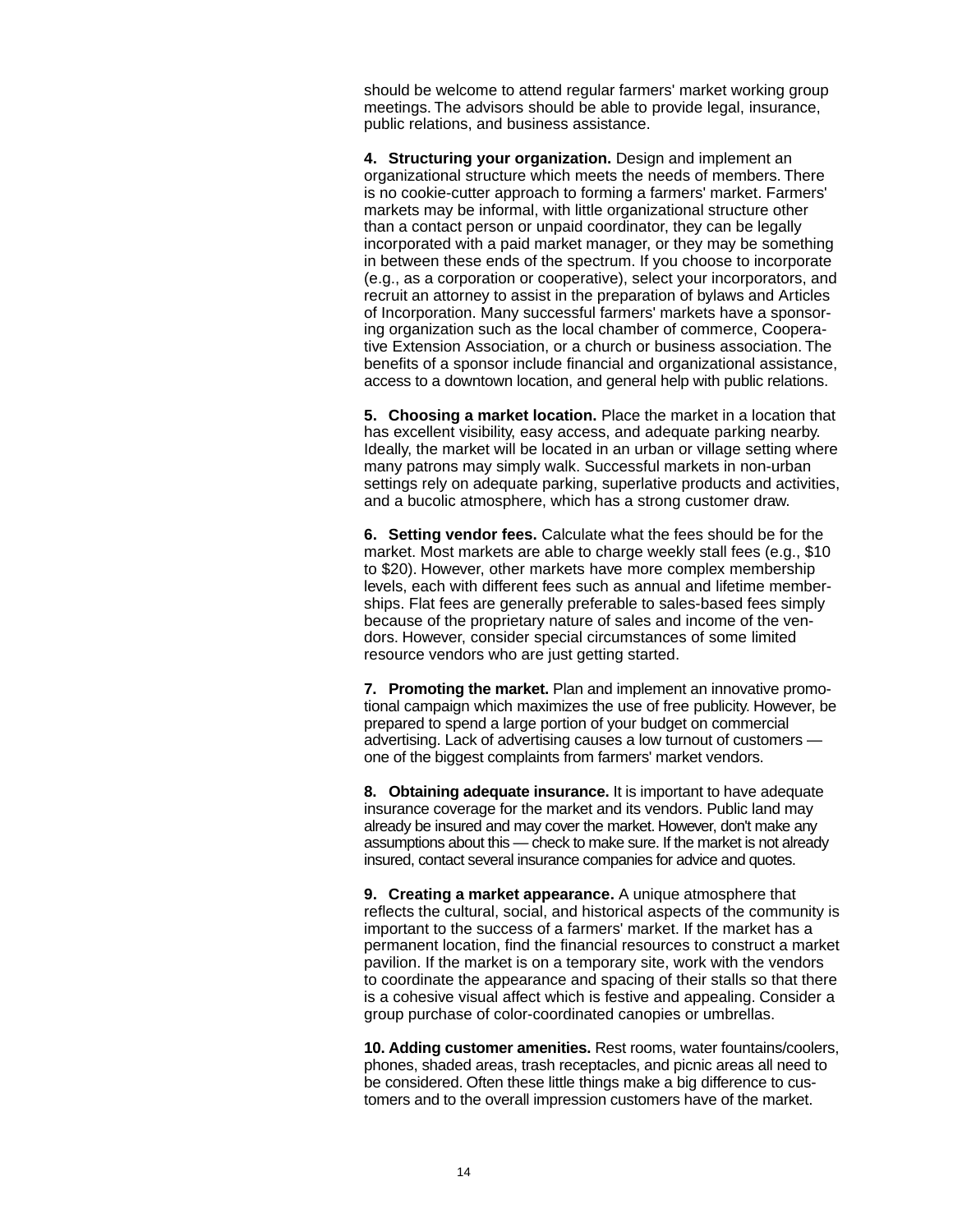**11. Offering vendor support.** Optimize the small business incubation role the market plays in the community. Where feasible include such services and amenities as a revolving micro loan fund, cooperative purchases and sales, water and/or electrical hookup, allweather facilities, and a licensed food processing center. By working with local agencies such as the Cooperative Extension, Senior Corps of Retired Executives, and Small Business Development Center, the market can provide business counseling services to start-up and expanding vendors in the market as well as vendors leaving the market to establish their successful business elsewhere in the community.

**12. Review vendor policies.** Should food and craft products be juried (formally evaluated) before allowing them in the market? Should the market be a farmer-only market that excludes non-farm vendors who buy-in and resell produce? Should farm vendors be allowed to buy-in a certain percentage of their products (e.g., a 50% rule)? What about flea market items? These and other issues should be addressed early on by both the market manager and advisory committee, and reviewed annually during the first couple of years of the market.

**13. Participating in coupon programs.** Consider participating in the Women's Infants and Children's (WIC) Farmers' Market Coupon Program. WIC recipients receive coupons for the purchase of farm products at farmers' markets. Although not every vendor at the market must accept WIC coupons, the market as a whole must agree to administer the program.

**14. Evaluate the market.** Conduct a year-end evaluation that uses customer and vendor surveys to gauge the satisfaction of all parties. Keep in mind that the success of the first year of a farmers' market is not necessarily an indication of its potential. Many successful markets have had rocky starts. Perseverence and identifying ways to improve the market (especially through promotion and advertising) are the keys to its success.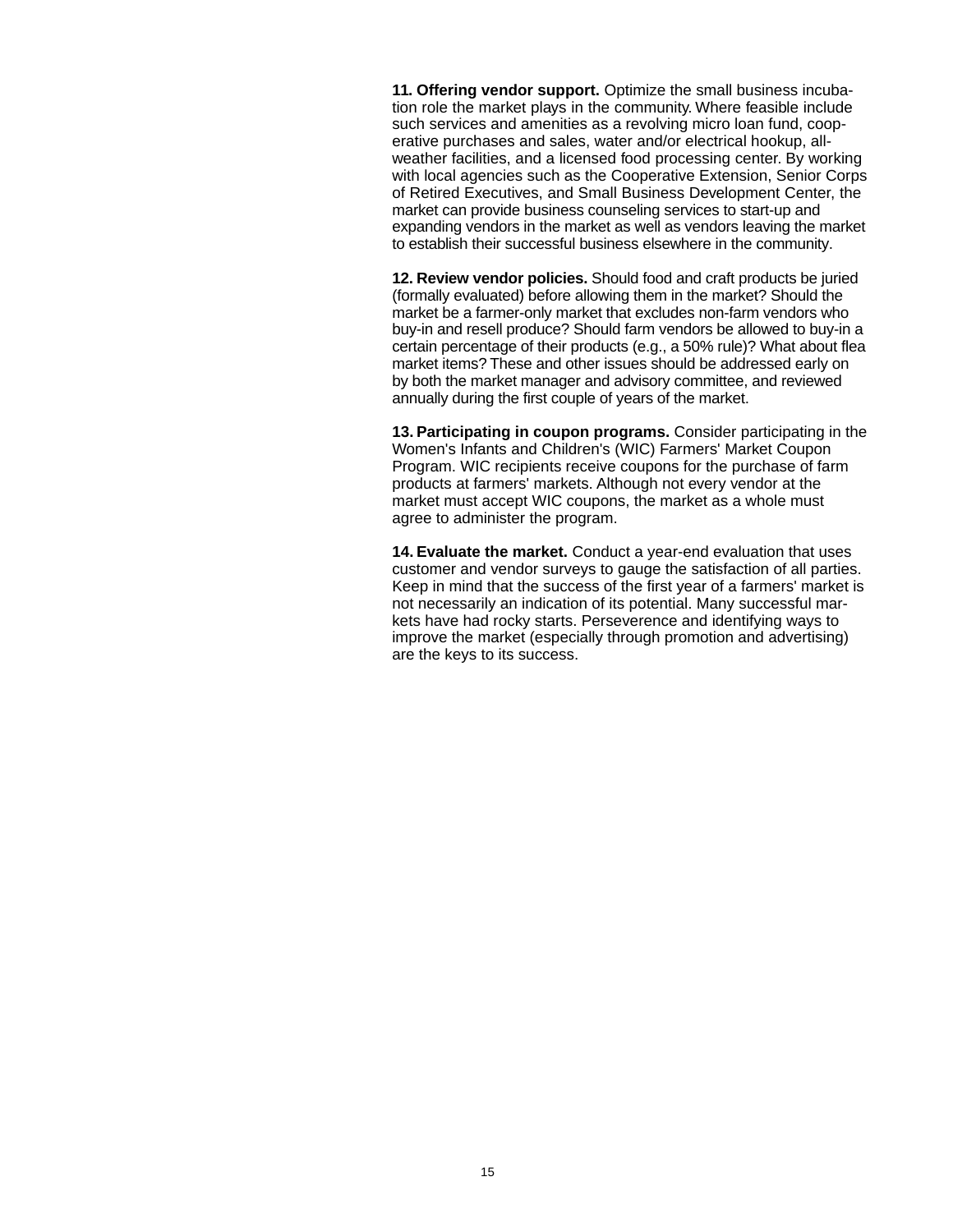# **Niagara County's Apple Country Festival**

- County promotion
- Themed food and activities
- Educational activities and exhibits
- Tremendous volunteer support
- Coordination of vendors and events



Niagara County's Apple Country Festival was first held the second week of October in 1994 after two years of planning and groundwork. Within three years, this two-day event, sponsored by the Eastern Niagara Chamber of Commerce and Mayer Brothers Apple Products, was attracting between 30,000 and 40,000 people to its Lockport, NY festival site. Festival goers come mainly from the five-county area of Niagara, Erie, Orleans, Genesee, and Wyoming counties in Western New York. According to David Kenyon, President of the Eastern Niagara Chamber of Commerce, "the festival is used primarily to encourage visitors to return to Niagara County by providing a sampling of products from around the county."

The event is held at the Niagara County Fairgrounds, a rural setting with ample parking. Bluegrass music, apple-related food and country crafts, face painting, storytelling, singing, dancing, hayrides, pony rides, country games, a petting zoo, apple mosaic art, demonstrations, and farm-fresh produce for sale are included in the festival. About 80 arts and craft vendors participate, all of whom are encouraged to provide merchandise related to the festival's apple theme. Approximately 12 farm vendors participate.

Cornell Cooperative Extension of Niagara County hosts a large exhibit at the festival every year. One year, some 50 nostalgic apple varieties, courtesy of the U. S. Department of Agriculture repository in Geneva, New York, were displayed. Varieties such as Ben Davis and Wolf River drew tremendous interest from festival goers. Educational exhibits on the science of propagation and nutritious snacks have also been displayed. Over 60 loaves of

bread were used to create apple-cinnamon toast snacks for festival participants one year.

Tremendous amounts of volunteer and staff time go into making the festival the success that it is. Over 100 volunteers provide assistance with festival details such as parking and festival setup. Most of the volunteers are chamber of commerce members and county residents.

Like any other October event, the Niagara County Apple Country Festival is somewhat dependent on the weather. Rainy days can lower the number of people attending. Existing indoor space at the fairgrounds coupled with the popularity of the festival are expected to sustain the event in case of poor weather.

The festival is mainly marketed through newspaper and radio advertisements. Radio advertisements have been particularly effective at attracting people. A festival brochure is also sent out by Niagara County Tourism and Seaway Trail, Inc. to individuals requesting tourism information from them. This year the chamber will be holding a familiarization tour of the county for tour operators designed to attract motorcoach tours to the festival.

As with any festival, certain regulations and insurance considerations apply. Because tremendous amounts of food such as apple sausage and apple turnovers are sold at the festival, food vendors are inspected annually by the Niagara County Department of Health. Arts and crafts vendors are also inspected for compliance with state sales tax regulations every year. The Eastern Niagara Chamber of Commerce's standard liability package covers all activities at the festival. Attention to details such as these make this festival a success.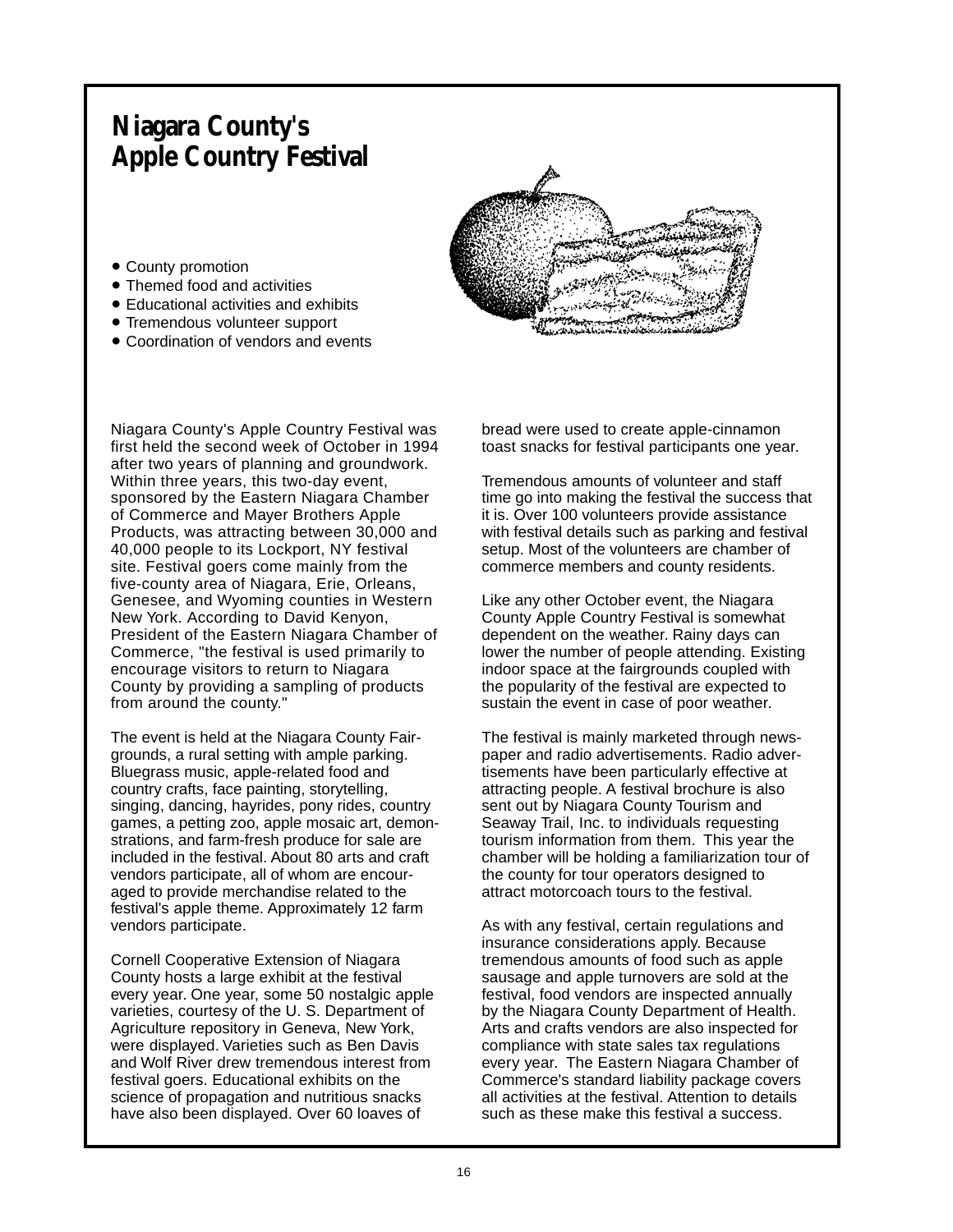## **Watertown Farm and Craft Market**

- Community spirit
- Events & attractions
- Educational activities for visitors
- Support for vendor businesses
- Coordination of vendors and events

The Watertown Farm and Craft Market was established in 1977 by the Watertown Chamber of Commerce. The original purpose of the market was to provide a public event to help businesses in the failing downtown area of the city. It began with five vendors. Growth of the market was increasing slowly until a local grocery store expanded its produce section, causing the market to almost end that year. The market responded aggressively by hosting a series of community events. "We hosted a 4-H Day before the Jefferson County Fair. There were sheep and calves for the children, and the dairy princesses visited," says Nelson Eddy of the Watertown Chamber of Commerce. With three live, exotic animal shows (including macaws, snakes, cougars) the Watertown Farm and Craft Market also helped raise funds for the local zoo. Over the years, the market has also supported local civic efforts including voter registration and church bake sales.

Educational events are an important part of the market. The Cornell Cooperative Extension of Jefferson County provides cooking and food processing demonstrations, a master gardening booth, and recycling and composting information. "We have a baby show where the children are dressed as farmers and farmerettes. We also have local talent programs who provide their local talent free including folk singers, a karate group, and horse shoeing demonstrations," says Nelson. One of their biggest attractions is Sweetness, a 16 1/2-foot-long Burmese python that visits with the exotic animal show. Many local schools attend. Daycare centers are weekly visitors, since they know something interesting for the kids is going to happen at the market. Residents from nearby senior citizens centers frequent the market, as do participants in a local program for developmentally challenged people.

The Watertown Farm and Craft Market has a volunteer coordinator, Kay Plante, whose expenses are paid by the Chamber. Kay advertises every week in the local newspaper, spotlighting the local talent program. She stays in touch with the customers and tries to fill needs by recruiting vendors. "This year," says Kay, "we had a young woman from Korea call. She hand makes cards — the most beautiful art I've ever seen —and I encouraged her to sell in our market. I introduced her to experienced vendors that go to other shows to help her expand her market." Kay also helps new vendors in making other important connections such as getting sales tax numbers from the state or plant licenses. The Watertown Farm and Craft Market does not allow retailers except to expand the range of fruit and vegetables offered (e.g., citrus).

There are 65 vendors in the Watertown Farm and Craft Market. Total sales are approximately \$20,000 to \$30,000 per week. Several dairy farmers supplement their income through the sale of baked goods and produce. The market has incubated numerous vendors who have outgrown it and established their businesses elsewhere in the community. For example, a picnic table maker and a local crafter have opened their own stores. On the plus side, their leaving makes room for other vendors.

The Watertown Farm and Craft Market simultaneously caters to the needs of vendors, customers, and the larger business community. "And now, how does this help the farmer?" asks Nelson. "Hundreds and hundreds of people are there to buy, you see? Without the Chamber, without the community events, without having all of these things together, the farmer would not be helped. It has to be a circle, and if there's any breaks in the circle, then that's when the effort breaks down."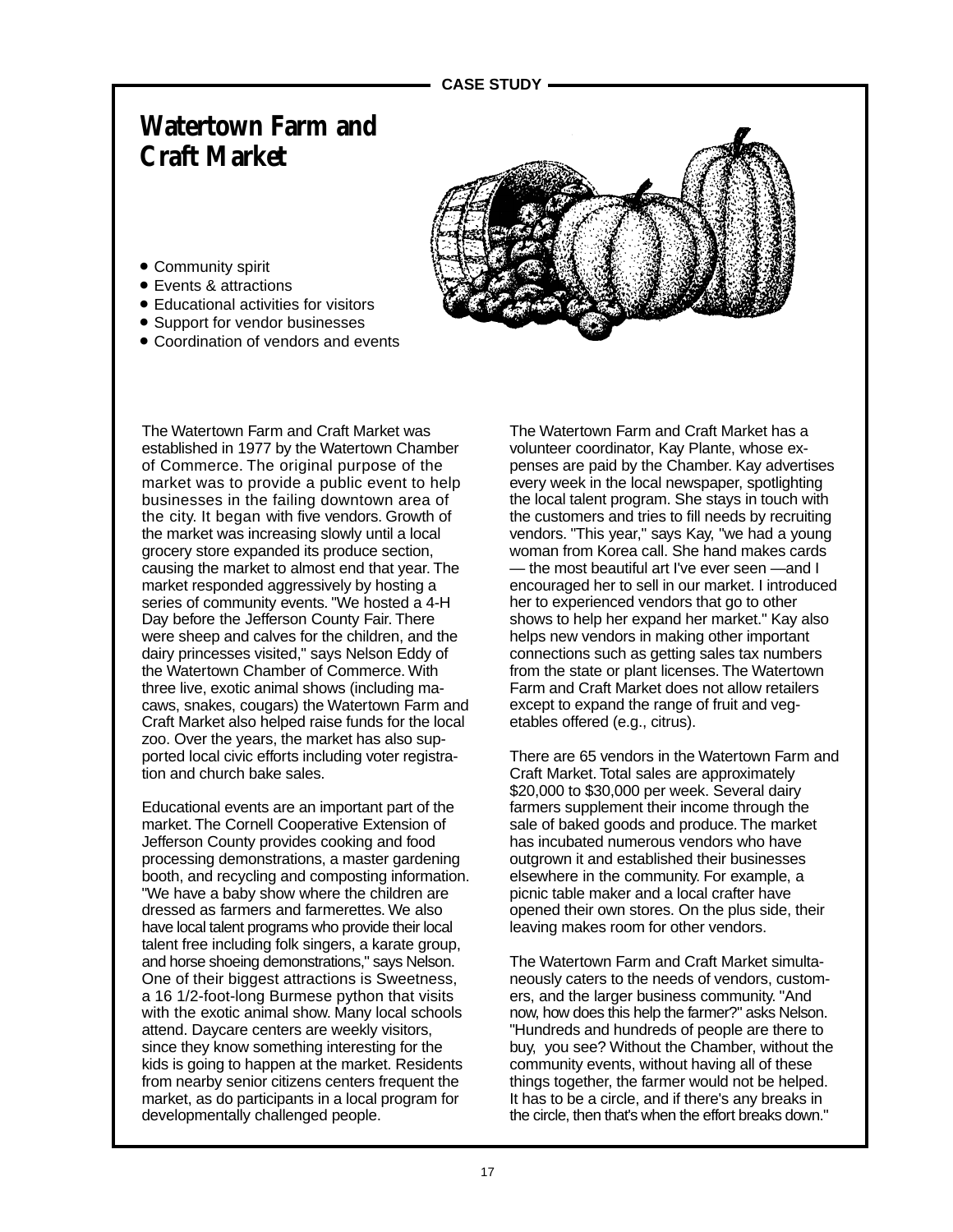## **BRINGING IT ALL TOGETHER: PLANNING A REGIONAL AGRITOURISM PROGRAM**

| <b>Introduction</b>                     | Regional planning is important for all types of tourism programs -<br>agritourism programs included - since it prevents duplication<br>between different tourism programs within a region, combines the<br>financial resources of the different groups involved for cost-effective<br>cooperative development and promotion, and promotes a greater<br>diversity of attractions to visitors. Regional planning combines the<br>resources of agritourism businesses, farm festivals, farm markets,<br>and other agricultural resources, and packages them together for<br>visitors. These packages can take the form of self-guided tours for<br>visitors (e.g., guidebooks, directories, and other facilities that enable<br>visitors to tour the region on their own), motorcoach (bus) tours, lists<br>of festivals and events, and other activities that promote the region<br>as a whole to visitors. Regional planning also provides a mechanism<br>for developing promotional, marketing, and evaluation strategies for<br>agritourism programs. |
|-----------------------------------------|--------------------------------------------------------------------------------------------------------------------------------------------------------------------------------------------------------------------------------------------------------------------------------------------------------------------------------------------------------------------------------------------------------------------------------------------------------------------------------------------------------------------------------------------------------------------------------------------------------------------------------------------------------------------------------------------------------------------------------------------------------------------------------------------------------------------------------------------------------------------------------------------------------------------------------------------------------------------------------------------------------------------------------------------------------|
| <b>Regional Planning Considerations</b> | Certain factors need to be considered before moving ahead with any<br>planning effort. These are:<br>1. What region is being considered for planning? To be the most<br>effective for planning purposes, regions should have similar character-<br>istics throughout that are unique from neighboring regions. These<br>characteristics can be either agritourism-related (e.g., the attractions of<br>the region are mainly dairy farms) or related to some other resource<br>(e.g., the agricultural resources are all found in a coastal area).                                                                                                                                                                                                                                                                                                                                                                                                                                                                                                     |
|                                         | 2. What individuals and organizations need to be involved?<br>Before any planning can begin, a planning committee comprised of<br>individuals and organizations involved in agriculture and tourism needs<br>to be organized. Individuals such as the owners of farms and<br>agritourism businesses are an integral part of any agritourism planning<br>committee. Organizations such as Cooperative Extensions, tourism<br>promotion agencies, chambers of commerce, Soil and Water Conser-<br>vation Districts, farm protection boards, and Resource Conservation<br>and Development Districts should also be included.                                                                                                                                                                                                                                                                                                                                                                                                                              |
|                                         | 3. What are the concerns of local residents and business<br>owners with regard to agritourism development? Liability insur-<br>ance coverage at agritourism attractions, maintenance of local rural<br>character, and safety concerns for visitors on farms are some of the<br>concerns that local residents and business owners may have for<br>agritourism programs. These concerns need to be discussed before<br>implementing any agritourism program.                                                                                                                                                                                                                                                                                                                                                                                                                                                                                                                                                                                             |
|                                         | 4. What type of visitors are you trying to attract? The market<br>groups you want to attract need to be identified before any planning<br>begins to ensure that goals, objectives, and promotional strategies<br>are identified with these groups in mind. Market groups can be<br>broken down by where visitors live, activities they like to participate<br>in, how they will travel to your area (e.g., motorcoach, car, bicycle),<br>and their age, education, and special interests. Market groups<br>frequently targeted for agritourism purposes are school groups,<br>families, and other tour groups (e.g., senior citizens groups).                                                                                                                                                                                                                                                                                                                                                                                                          |
| <b>Holding a Planning Session</b>       | Facilitated planning workshops are usually the best way to promote<br>cooperation with the different groups involved in agritourism, identify<br>goals and objectives, create a program theme, develop an action<br>plan, and identify strategies for promotion and evaluation. Because<br>of the large amount of discussion that results from these planning                                                                                                                                                                                                                                                                                                                                                                                                                                                                                                                                                                                                                                                                                          |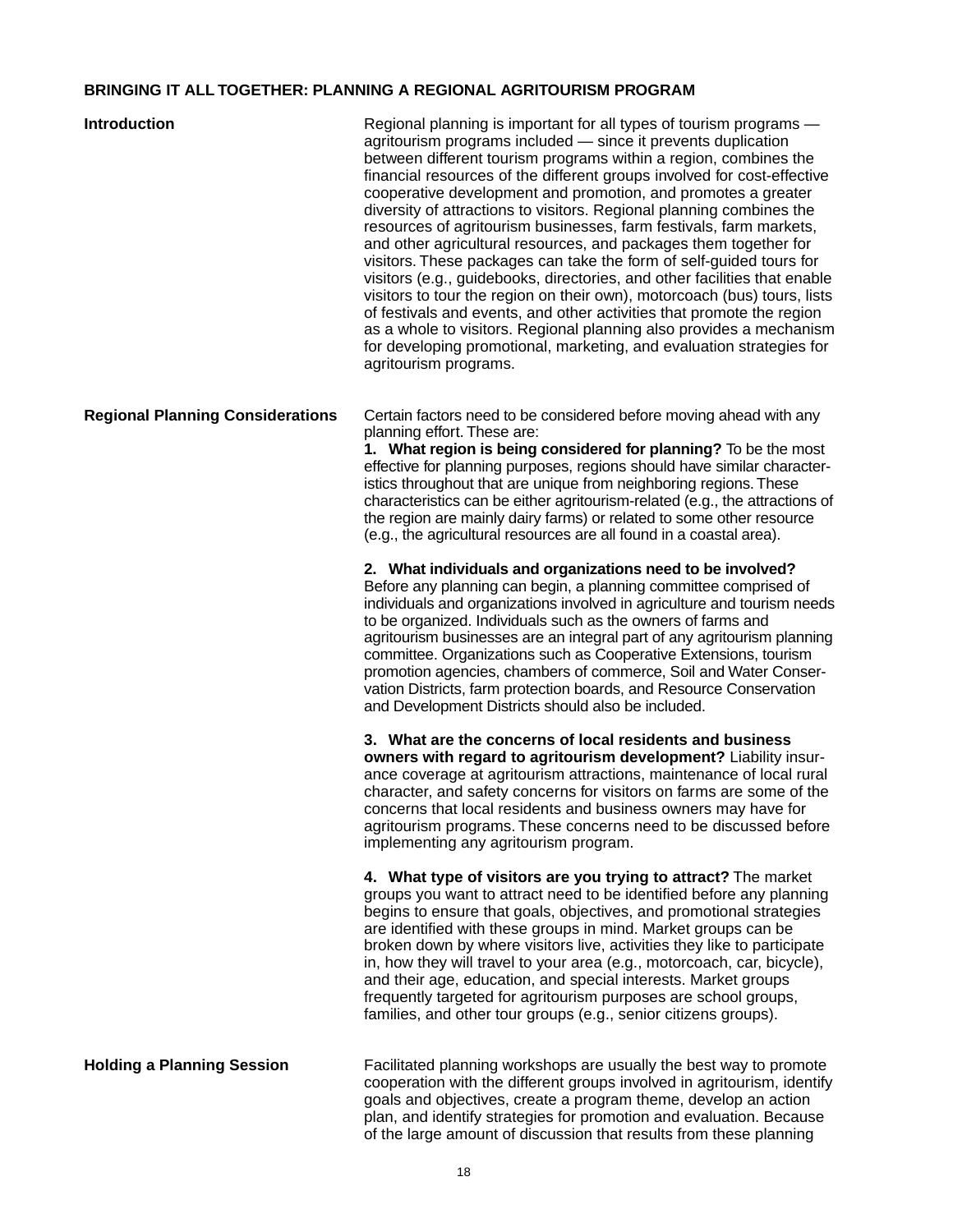sessions, at least one day for the workshop should be allowed. Local residents, business owners, and organization representatives interested in agritourism development should be invited to participate. Planning sessions should be developed utilizing the planning steps below.

**Planning steps The Goal development.** Goals, the end results of your planning efforts, are the first topics discussed at most planning workshops. Rather than identifying the specific projects that will result from planning efforts, goals identify the broad outcomes that you want to occur. These are important to identify early in the planning stage because they guide the entire planning process. Some examples of goals are included in Figure 1.

> **Conducting an inventory.** An inventory is a list of the agriculturerelated attractions and resources in your region. This is usually compiled before the facilitated planning session because of the extensive amount of time it takes to complete. Resources such as scenic vistas and different crop lands (e.g., muck farms or orchards) should be included, as well as specific attractions such as farms that are open to visitors, historic farm sites, farm stands, farmers' markets, and agriculture-related festivals. Safety considerations, environmental factors, and facility construction, improvement, or expansion needs should be identified for each attraction in the inventory. Facilities such as parking areas, rest rooms, roads, and access for individuals with disabilities should be considered. If you are planning on attracting motorcoach tours, make sure that access roads are wide enough to accommodate motorcoaches and that adequate rest stops exist. All resources and attractions on the inventory should be plotted on a map of the area for use during the planning session.

> **Creating a theme.** A theme is the concept or idea that unifies the resources and attractions of a region. Themes create a consistent agritourism program and give visitors a clear sense of what is important about it. Studying the attractions and resources identified on the inventory will help determine the theme for your program. The region that your program is being planned for will also help determine the theme. Questions that should be considered when developing a theme are:

- 1. For what region are you planning your agritourism program?
- 2. What concept unifies the attractions and resources listed on the inventory of your region (e.g., the diversity of crops grown, the history behind local farms)?
- 3. Are there any important factors that presently influence the agricultural resources and attractions of your region or have influenced them in the past (e.g., cultures, climate, geology)?

Combining the answers to these questions into a single sentence will provide your theme. Often a logo is developed to convey this theme. Logos can be used on directional signs for visitors as well as publications. To be effective, logos should be simple in appearance yet still clearly communicate the theme.

**Developing objectives.** While goals are the broad end results of planning efforts, objectives are the specific strategies that are used to achieve these goals. Objectives should be clearly defined and achievable. They are developed by examining each goal separately, and deciding how best to accomplish it. Some examples of goals and the objectives used to accomplish them are included in Figure 1.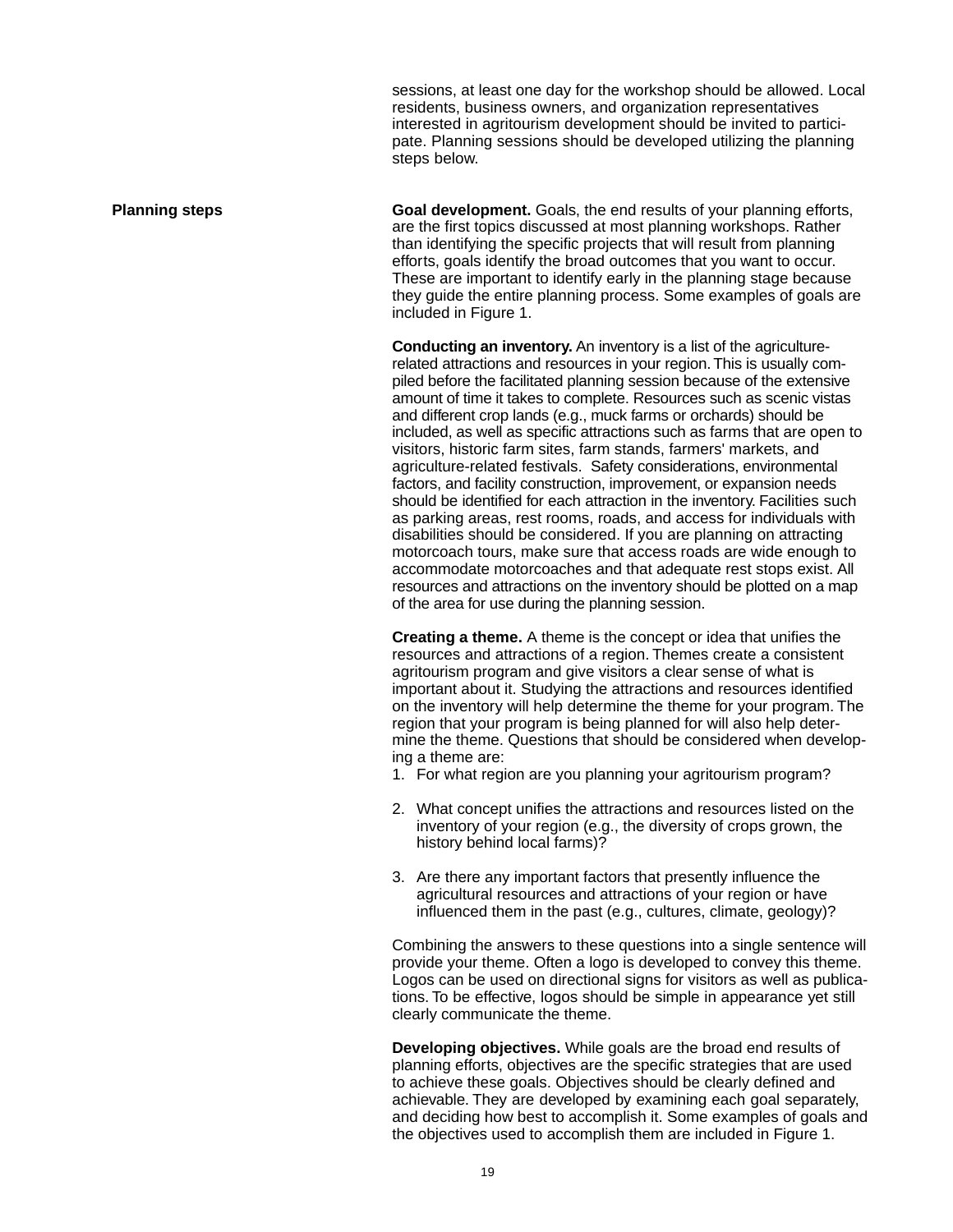**Developing an action plan.** Creating an action plan involves taking each objective and breaking it down into the actual steps involved in accomplishing it. For each step, the person(s) responsible for completing it and the date of completion are listed. Figure 2 shows how an objective is broken down into its action plan components. A planning committee member should be chosen to follow up with the people responsible for completing each step to keep program development on time and ensure its implementation.

**Promoting an agritourism program.** How an agritourism program is promoted is determined by several factors: who your visitors are, where they live, the type of program you are promoting, and the budget. The types of promotion that can be used include listings in newspapers, development of world wide web sites, production of brochures for the program, advertisements in tourism guidebooks, paid advertisements in magazines, radio announcements, promotional videos for use on television, and promotions through travel agencies and organizations (e.g., AAA).

Knowing your visitors is the key to effective promotion. When a program is just starting out, it is often difficult to know where your potential visitors will come from. Consult with local tourism promotion agencies, chambers of commerce, public relations departments, and existing businesses and attractions to find out where visitors presently come from. Carefully evaluating the effectiveness of specific promotional strategies will give you even more insight into where the program should be marketed and which promotional strategies work best.

Analyzing the types of attractions and resources listed on your inventory will also help. If the agritourism attractions in your area are largely dairy farms and petting zoos, generally the visitors you will be trying to attract will be families and school groups. If the attractions are of an historical nature, your visitors will probably include families, school groups, and senior citizens. Farm market customers often include local residents and visitors who are in the region for some other recreational purpose (e.g., many of the customers of farm markets in New York's Great Lakes Region are visitors who have come to the area to fish).

**Figure 1.** Examples of goals and objectives.

| Goal #1 | To increase the number of visitors to our region.                         |                                                                                                                                                                                        |  |  |  |
|---------|---------------------------------------------------------------------------|----------------------------------------------------------------------------------------------------------------------------------------------------------------------------------------|--|--|--|
|         | Objective #1                                                              | To develop a self-guided tour guidebook to the agritourism facilities within<br>our region that promotes our region to visitors and educates them about<br>our agricultural resources. |  |  |  |
|         | Objective #2                                                              | To develop motorcoach tour itineraries designed to attract motorcoach tours to<br>our region.                                                                                          |  |  |  |
| Goal #2 | To increase visitor expenditures at agritourism facilities in our region. |                                                                                                                                                                                        |  |  |  |
|         | Objective #1                                                              | To create directories of agritourism businesses and install them at visitor<br>information centers and in villages.                                                                    |  |  |  |
|         | <b>Objective #2</b>                                                       | To encourage farm operators to provide visitor tours at their farms and/or to<br>sell their products to visitors.                                                                      |  |  |  |
|         |                                                                           |                                                                                                                                                                                        |  |  |  |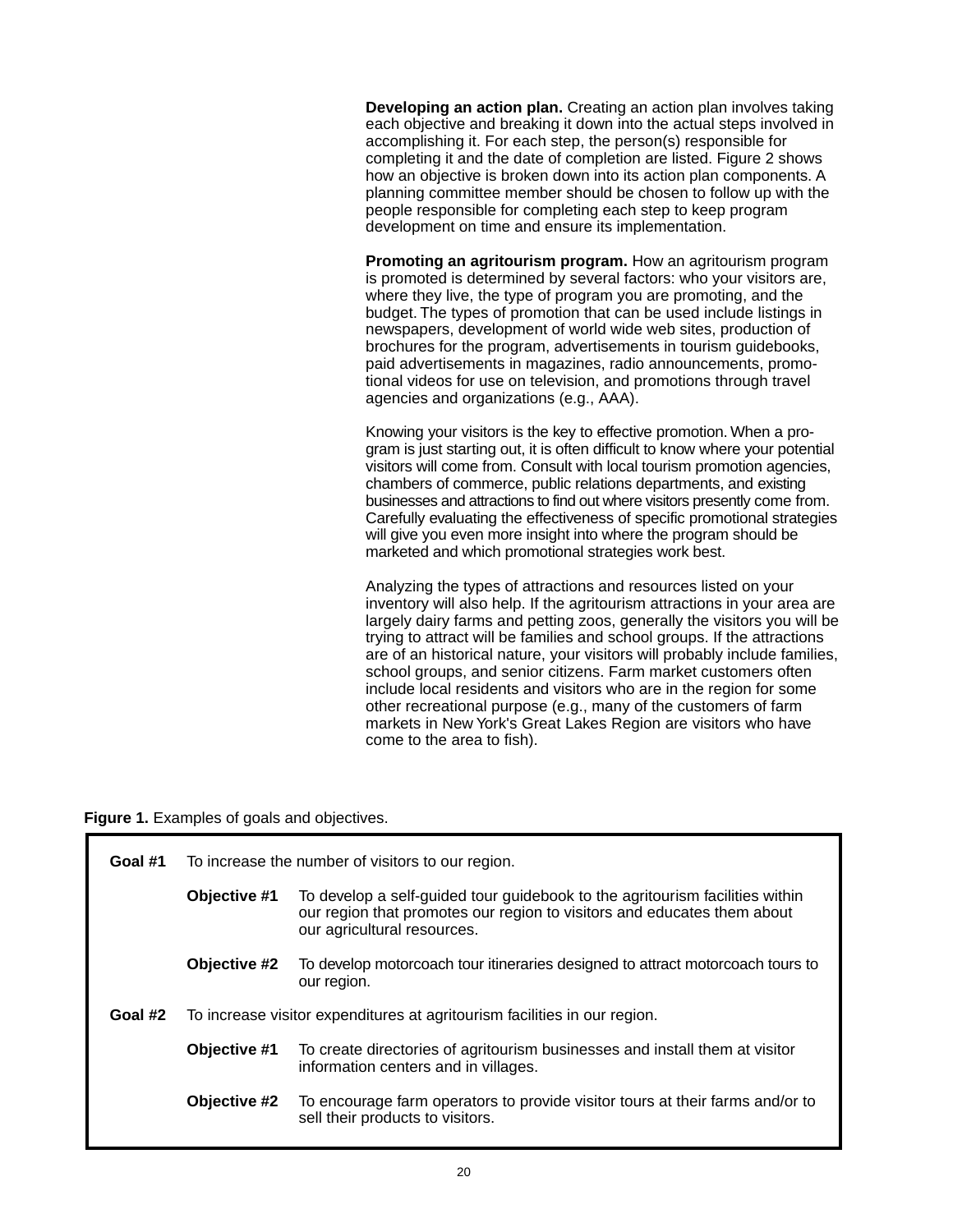| Objective #1 | To develop a self-guided tour guidebook to agritourism facilities that promotes our |
|--------------|-------------------------------------------------------------------------------------|
|              | region to visitors and educates them about our agricultural resources.              |

| Person(s) responsible<br>Entire committee<br>Committee Member #1<br>Committee Member #2<br>Committee Member #3<br>Committee Member #4<br>Committee Member #5<br>Committee Member #4 | <b>Completion date</b><br>January 1<br>May 31<br>May 31<br>July 31<br>September 30<br>October 31<br>November 30 |
|-------------------------------------------------------------------------------------------------------------------------------------------------------------------------------------|-----------------------------------------------------------------------------------------------------------------|
| Committee Member #4                                                                                                                                                                 | December 15                                                                                                     |
|                                                                                                                                                                                     |                                                                                                                 |

Budget factors also need to be considered. Obviously certain types of promotion will be much more expensive than others. Generally, the most cost-effective promotions are done through county, regional, and state tourism promotion agencies. The tourism guidebooks produced by these agencies reach diverse markets throughout the year. Being listed in the "calendar of events" section of newspapers is usually free and effective for specific agritourism events and festivals. Magazine advertisements are usually effective for reaching specific markets, but may be expensive. The best form of promotion is word-of-mouth, which is free but often takes a while to develop and depends a great deal on the quality of agritourism experiences that visitors receive.

**Evaluating agritourism programs.** Evaluation is crucial to determining if your program is accomplishing its goals. Because of this, the evaluation strategies that you choose will be determined by your goals. Types of evaluation include conducting visitor surveys, analyzing existing socioeconomic data, and compiling attendance figures at agritourism businesses and attractions. It is important to implement your evaluation strategies at the beginning of your planning efforts; this will enable you to compare changes in your program over time. An example of how evaluation strategies are identified for specific goals is given in Figure 3.

Besides determining if your program is accomplishing its goals, evaluations should also focus on the cost effectiveness of any types of promotion used to attract visitors. This can be done by tallying the number of people that call or write for agritourism information and asking them how they found out about the agritourism program. The cost of each type of promotion divided by the number of inquiries for information generated by that promotion will give you an indication of how cost effective each type of promotion is for attracting the attention of visitors. Comparing several different types of promotion will identify the best ones to use for your program. Address and phone lists (which can be used for surveying visitors) can also be generated as people call for information.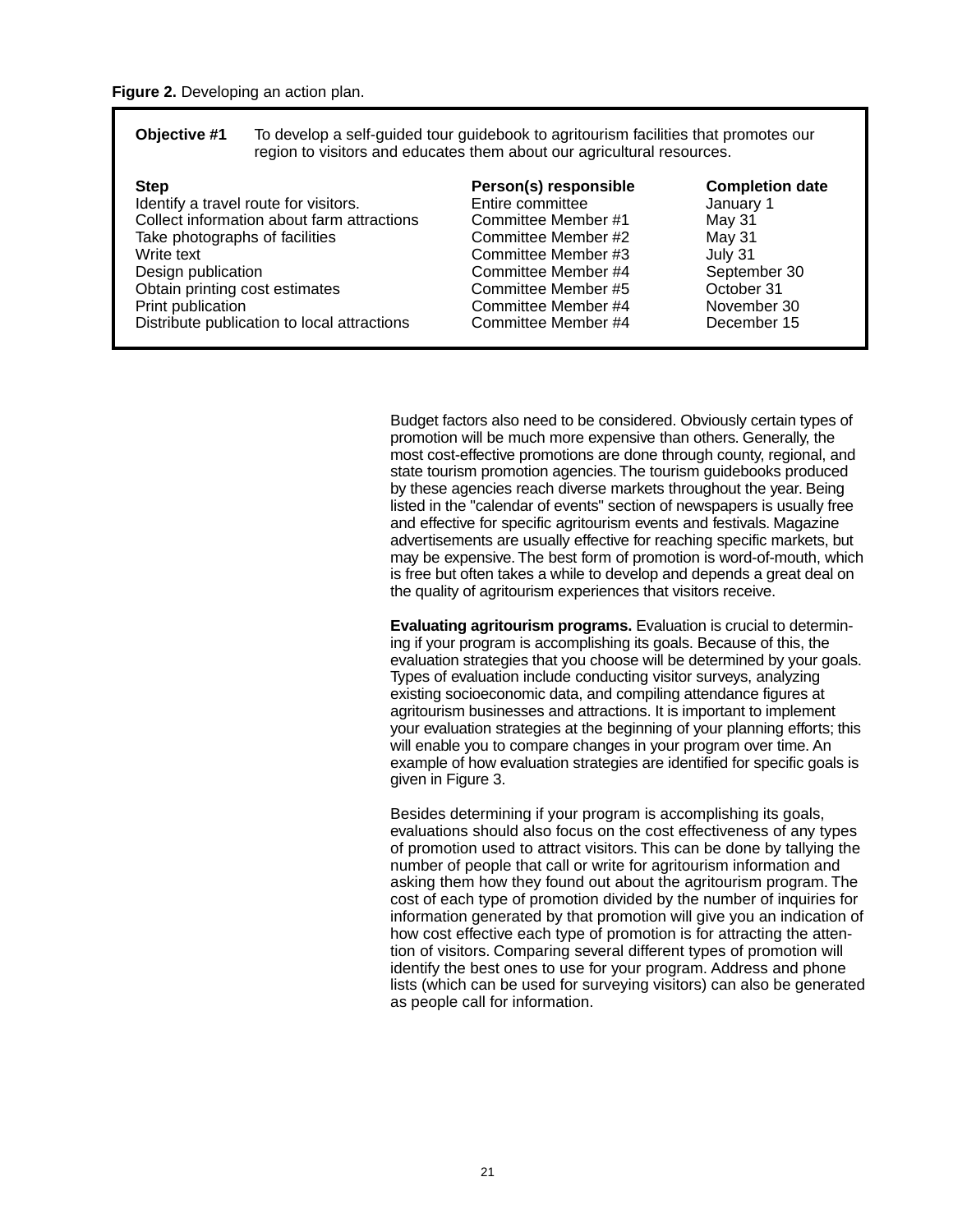### **Figure 3.** Developing evaluation strategies targeted to your information needs.

**Goal #1** To increase the number of visitors to our region.

### **Evaluation techniques:**

1. Obtain and analyze socioeconomic data. One type to consider is annual average employment figures recorded by county for different types of businesses by the New York State Department of Economic Development.

2. Have agritourism businesses and attractions record the number of visitors they receive. To identify trends in these data, they have to be collected for several years.

3. Keep track of the number of inquiries that tourism promoters in your area receive for agritourism information. If possible, follow up these inquiries with a phone call to see if the person requesting the information actually came to your region.

**Goal #2** To increase visitor expenditures at agritourism facilities in our region.

### **Evaluation techniques:**

1. Compile sales data from agritourism businesses and attractions in your region. These will have to be compiled for several years to identify any changes in sales. This also requires a great deal of cooperation from the agritourism businesses.

2. Conduct a survey of visitors as they leave agritourism businesses and attractions. This survey can focus on both visitor expenditures at that specific attraction and expenditures at other facilities in the region. This survey can also be used to identify where visitors come from, who they are traveling with, and how they found out about the region.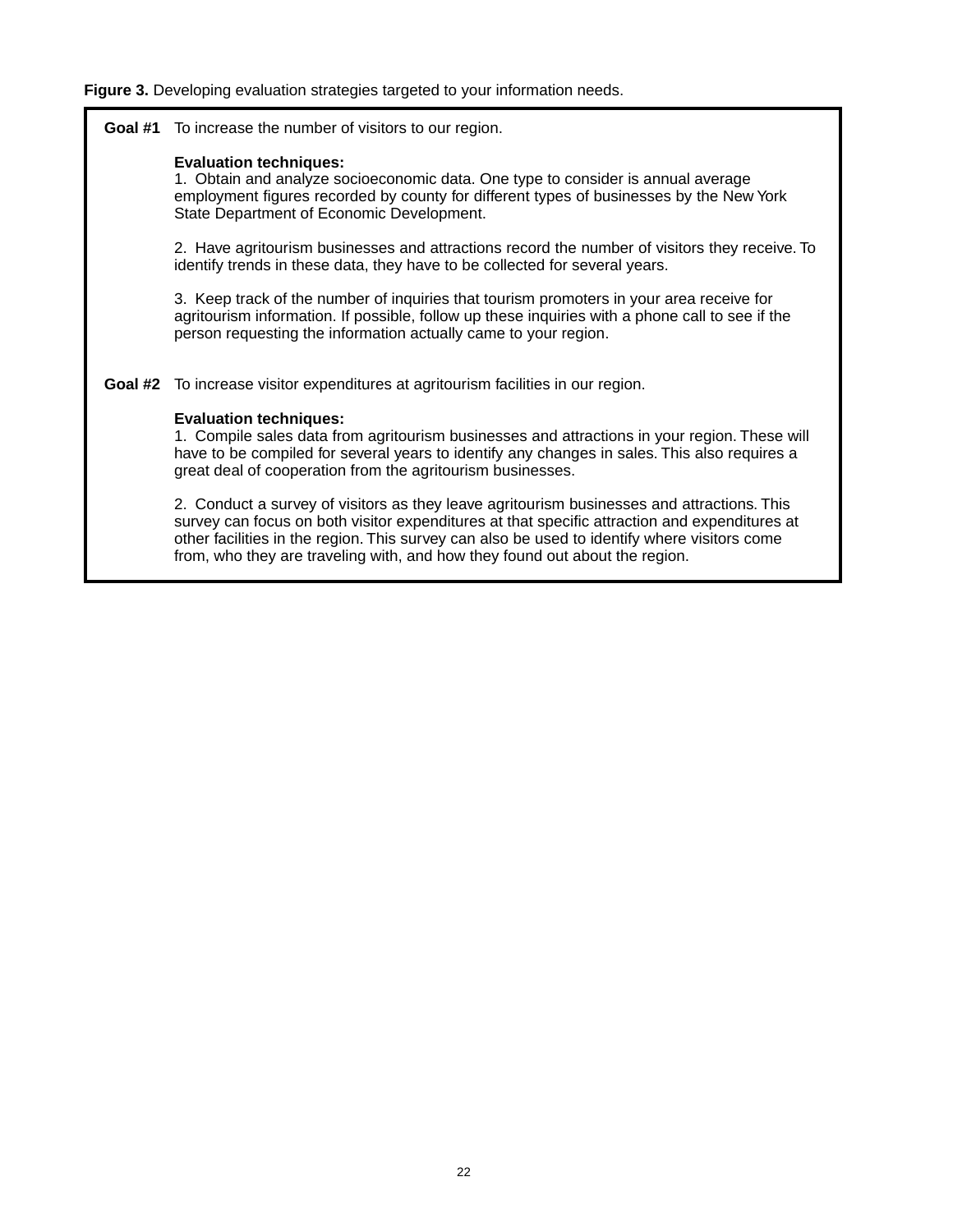# **Agritourism Along New York's Seaway Trail**

- Diversity of attractions and resources
- Regional tourism planning
- Community involvement ●
- Educational activities for visitors
- Outdoor recreation opportunities
- Coordinated marketing and promotion
- Providing regional information
- Themed tourism development
- National Scenic Byway Designation

New York State's Seaway Trail became America's longest National Scenic Byway by federal designation in September 1996. This 454-mile scenic road system parallels the St. Lawrence River, Lake Ontario, Niagara River, and Lake Erie. Fifty additional miles of the trail along Pennsylvania's Lake Erie shoreline make the Seaway Trail the longest National Recreation Trail recognized for multi-modal (multiple forms of transportation) usage.

Coastal agriculture is one of eight resource themes for tourism development used by Seaway Trail, Inc., a not-for-profit organization that promotes travel and economic development along the byway. The trail's agricultural diversity offers a unique coastal agritourism experience with farmers' markets, recreational sites, museums, and festivals. The scenic landscapes include vineyards, orchards, vegetable farms, mucklands, dairy and beef cattle farms, and maple sugar bushes. Festivals celebrate spring flowers, summertime fruits, pumpkins in the fall, and folk-life skills such as butter churning and cheese making. Travelers enjoy everything from apple muffins and pickles to cheese curd, country crafts, quilts, Christmas pines, and pony rides. In wintertime, cross-country skiers glide between grape-free vines and warm up with a wine tasting.

A tourism development plan for New York's Seaway Trail was developed for the trail in 1988. The plan recognized coastal agriculture as having strong tourism potential. Subsequent planning documents that include agritourism recommendations were produced for the City of Dunkirk (1989), Oswego/Eastern Shore area (1990), Monroe County (1992), Wayne and Cayuga counties (1996), and Orleans County (1996). A Seaway Trail Agritourism Theme Team



was developed in 1996 and produced a working agritourism action plan. Funding for some of the plans has come from federal Intermodal Surface Transportation Efficiency Act grants to Seaway Trail, Inc., through New York State's Department of Transportation, and from corporate sponsorships.

Action planning steps implemented as of fall 1997 include placement of agricultural information panels in some of the trail's 60 sign kiosks. These panels educate travelers about the diversity of the agricultural landscape and products along the trail. Seaway Trail's Journey Magazine (annual distribution of 200,000) featured editorial coverage of agritourism attractions and events in 1993 and 1997. Seasonal press releases inform travelers of the four seasons of agricultural interests to be found. A Seaway Trail Agrisampler brochure listing agritourism businesses and attractions trailwide is in production for late 1997. This brochure will link these sites, giving visitors a comprehensive view of discovering the Seaway Trail agritourism experience.

Seaway Trail's future goals will diversify the recreational experiences of visitors in the region. Plans include coordinating the development of Seaway Trail culinary interests using produce grown in the Seaway Trail region, developing a guidebook to agricultural attractions and resources along the Seaway Trail, and developing a Seaway Trail reservation service which will package agritourism sites with other trailwide attractions and resources for visitors.

For more information, contact: Seaway Trail, Inc., 109 Barracks Drive, Sackets Harbor, NY 13685; Phone: 1 (800) SEAWAY-T; Fax: (315) 646-1004.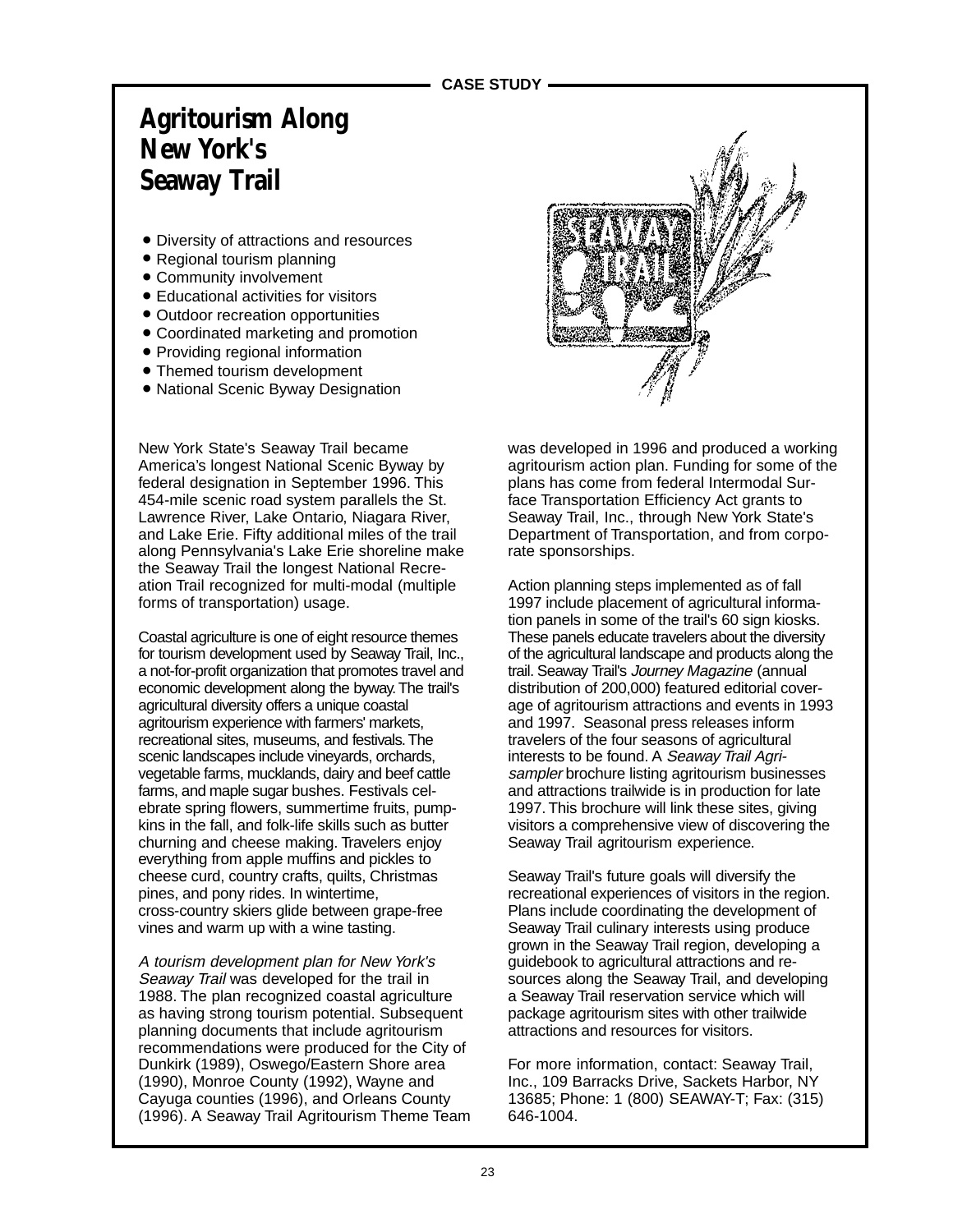**CONCLUSION** Agritourism offers vast potential for tourism development in states with large rural areas such as New York. It not only provides recreational opportunities for both visitors and residents, but provides farm owners with the opportunity of expanding the profitability of their businesses. In many cases, this is what makes the difference in whether a business survives or not.

> Successful agritourism programs do take a lot of effort, though. The careful coordination of events, promotional materials, and farm businesses through regional planning is essential. Working together, farm owners and tourism promoters and planners can create a successful agritourism program out of existing resources and attractions.

**ACKNOWLEDGMENTS** We are grateful to the following individuals for the information that they provided for this publication: Chris Schnepf, University of Idaho Cooperative Extension Service; Griff Mangan, Alasa Farms; Gail Black, Vinewood Acres Sugar Shack and B&B; Bob Brown, Brown's Berry Patch; Sue Hurd, Hurd Orchards; Jeff Smith, Smith's Family Farm Market; Karen Watt, Watt Fruit Company; Nelson Eddy and Kay Plante, Watertown Chamber of Commerce; and David Kenyon, Eastern Niagara Chamber of Commerce.

> We also appreciate the comments of the following reviewers: Peter Spadora, Black River/St. Lawrence Resource Conservation and Development Office; Judith Belt, Oswego Central Business District; David White, NY Sea Grant; David Reville, Cornell Cooperative Extension of Wayne County; Judy Wright, Cornell Cooperative Extension of Cayuga County; Monica Roth, Cornell University; and Tommy Brown, Cornell University.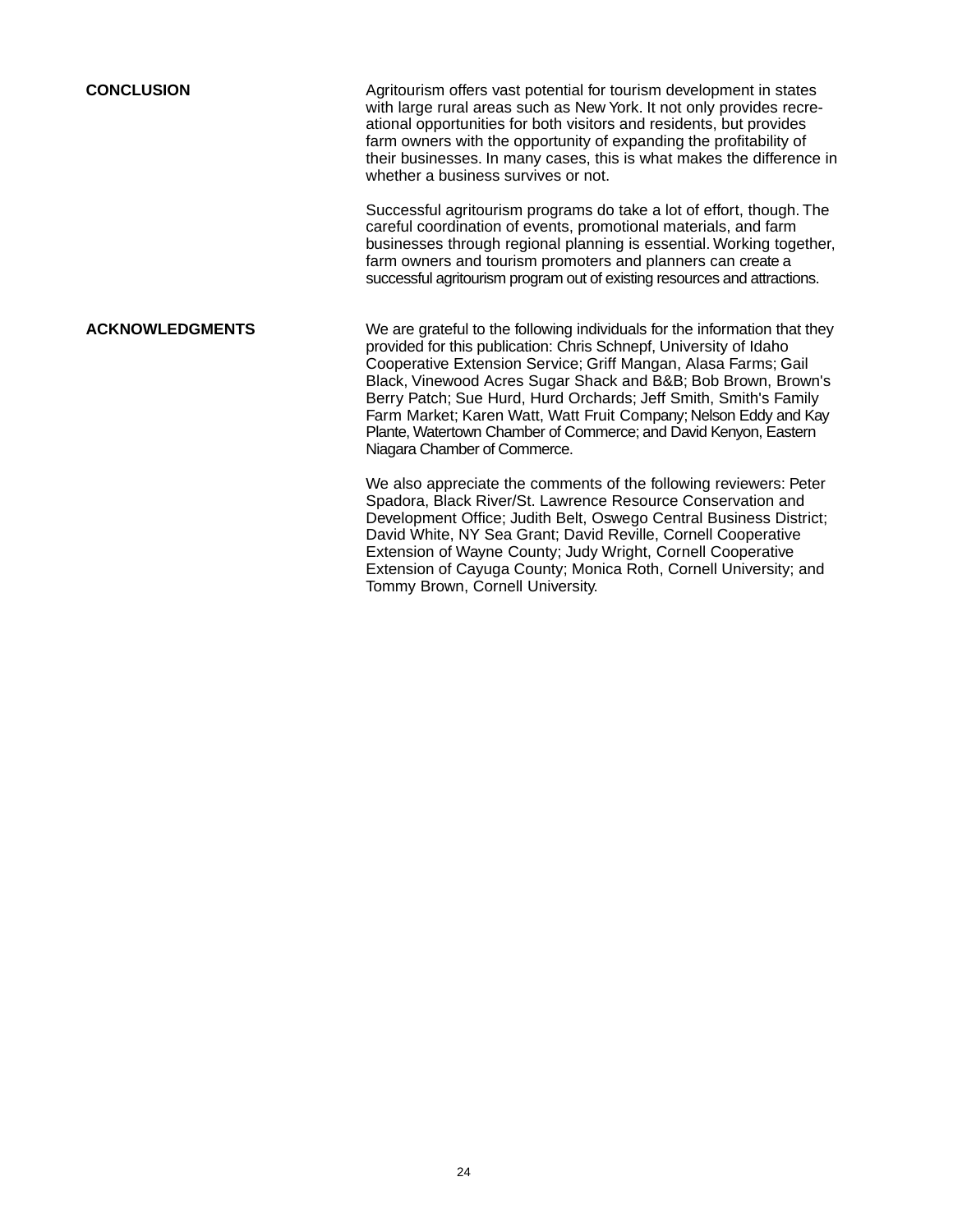### **AGRITOURISM PUBLICATION AND AGENCY RESOURCES**

#### **Festivals Organizations:**

New York Festivals and Events Association c/o IFEA (International Festivals and Events Association), Port Angeles, Washington 98362 They offer an excellent series of publications on all aspects of festival and event management including public safety, promotion, and fundraising.

#### **Publications:**

Donald Getz. Festivals, special events, and tourism. 1991. Van Nostrand Reinhold: New York, NY. 374 pp.

Festival management and event tourism (magazine). Cognizant Communication Corporation: Elmsford, NY.

Managing festivals and tourism events. Michigan State University: East Lansing, MI. Publication No. E2303. 32 pp. For copies contact: MSU Bulletin Office, 10-B Agriculture Hall, Michigan State University, East Lansing, MI 48824-1039; Phone: (517) 353-6740.

Wasserman, P., and E. L. Applebaum, eds. Festivals sourcebook. Detroit: Gale Research Co. 1984.

Wiersma, E. Creative event development: a guide to strategic success in the world of special events. Indianapolis, IN. For copies contact: Elizabeth Wiersma; Phone: (972) 720-8793.

#### **Farmers' Market Resources Organizations:**

Cornell Cooperative Extension Check your phone book for your county association's address and phone number.

New York State Department of Agriculture and Markets Contact Bob Lewis, 55 Hanson Place, Brooklyn, NY 11217; Phone: (718) 722-2830 for information on the WIC Farmers' Market Coupon Program.

New York State Farmers' Direct Marketing Association Contact Diane Eggert, Executive Secretary, 7350 Collamer Road, East Syracuse, NY 13057; Phone: (315) 656-9977.

#### **Publications:**

Hilchey, D. 1995. Farmers' markets and rural economic development, entrepreneurship, business incubation, and job creation in the Northeast. Farming Alternatives Program, Cornell University: Ithaca, NY. 12 pp.

For copies contact the Media Services Resource Center, 7 Business and Technology Park, Cornell University, Ithaca, NY 14850; Phone: (607) 255-2080.

Patten, J. Starting and strengthening farmers' markets in Pennsylvania. Center for Rural Pennsylvania and Penn State Cooperative Extension: Harrisburg, PA. 80 pp.

For copies contact the Center For Rural Pennsylvania, 212 Locust Street, Suit 604, Harrisburg, PA 17101; Phone: (717)787-9555.

Produce handling for direct markets. 1992. Cornell Cooperative Extension, Cornell University: Ithaca, NY. 26 pp.

For copies contact the Media Services Resource Center, 7 Business and Technology Park, Cornell University, Ithaca, NY 14850; Phone: (607) 255-2080.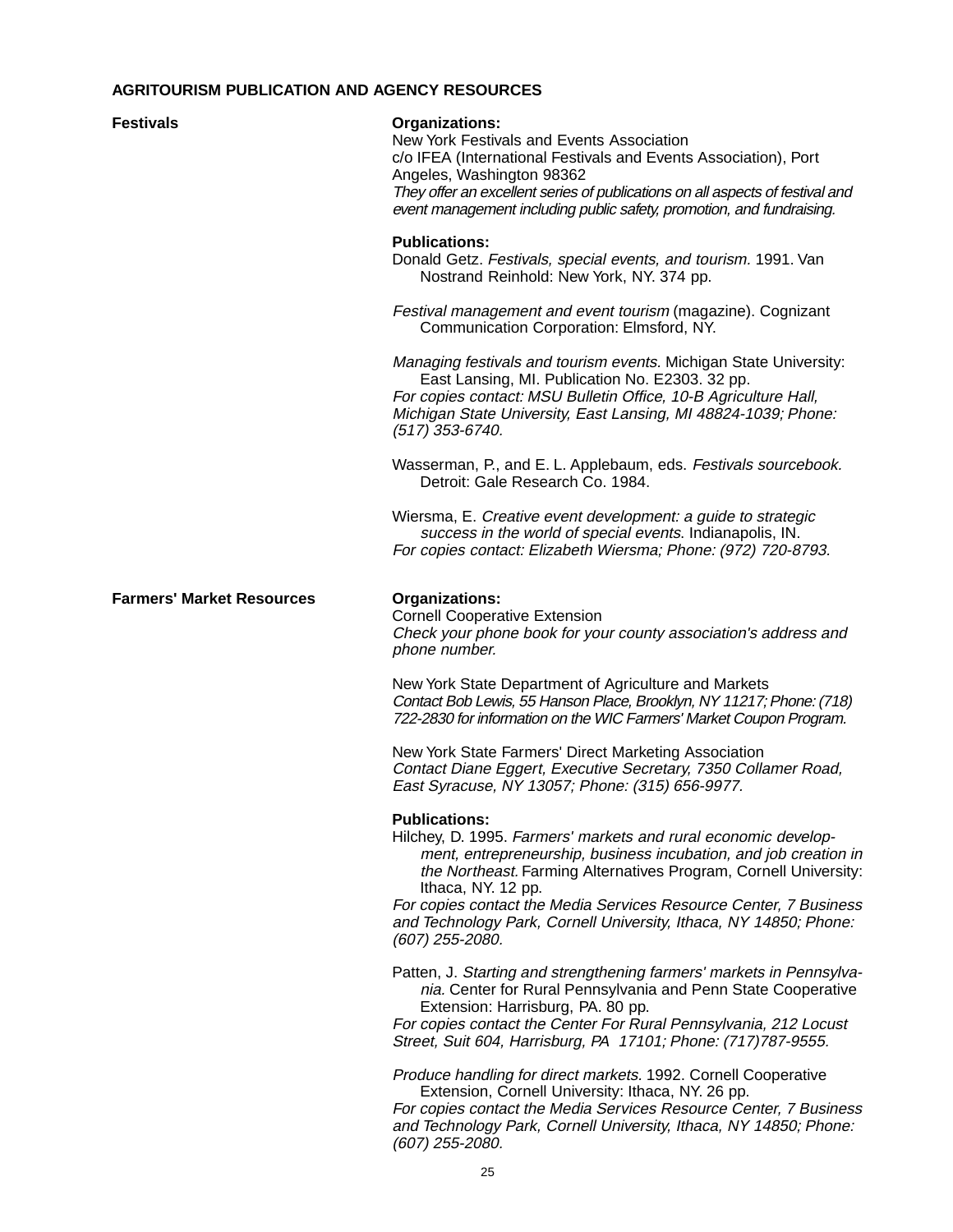Sustainable Food Center. Farmers' market workbook: how to start a farmers' market in your community. Sustainable Food Center: Austin, TX. 13 pp. For copies contact the Sustainable Food Center, 1715 East 6th Street, Suite 200, Austin, TX 78702; Phone: (512) 472-2073.

#### **Agritourism businesses Organizations:**

Cornell Cooperative Extension Check your phone book for your county association's address and phone number.

Small Business Development Center Check your phone book for the address and phone number of the nearest SBDC.

#### **Publications:**

Buchanan, R., and R. Espeseth. 1991. Developing a bed & breakfast business plan. North Central Extension Region: Illinois. 94 pp.

Dawson, C., S. Brown, T. Brown. 1996. Bed and breakfast lodging operations: a business planning guide for New York State. New York State Small Business Development Center: Watertown, NY. 60 pp.

For copies contact: The NYS Small Business Development Center, Jefferson Community College, Watertown, NY 13601.

Facilities for roadside markets. 1992. Cornell Cooperative Extension, Cornell University: Ithaca, NY. 32 pp.

For copies contact the Media Services Resource Center, 7 Business and Technology Park, Cornell University, Ithaca, NY 14850; Phone: (607) 255-2080.

Grudens-Shuck, N., and J. Green. 1991. Farming alternatives: a guide to evaluating the feasibility of new farm based enterprises. Farming Alternatives Program, Cornell University: Ithaca, NY. 88 pp. For copies contact the Media Services Resource Center, 7 Business

and Technology Park, Cornell University, Ithaca, NY 14850; Phone: (607) 255-2080.

Income opportunities in special forest products: self-help suggestions for rural entrepreneurs. United States Department of Agriculture, Forest Service. Agriculture Information Bulletin 666. 206 pp. For copies contact: Superintendent of Documents, Government Printing Office, Washington, DC 20402-9325; Phone: (202) 783- 3238. Include stock number 001-001-653-0.

Macher, R. 1997. "More than a farm." Journey magazine and directory to New York State's Seaway Trail. Seaway Trail, Inc.: Sackets Harbor, NY. p. 74.

For copies contact: Seaway Trail, Inc., 109 Barracks Drive, Sackets Harbor, NY 13685; Phone: (315) 646-1000.

Olson, W., H. Alexander, B. Koth, C. Parliament. 1989. Starting a bed and breakfast or vacation farm business. Minnesota Extension Service Tourism Center: St. Paul, MN. 11 pp.

For copies contact: The Tourism Center, 116 Classroom Office Building, University of Minnesota Extension Service, 1994 Buford Ave., St. Paul, MN 55108; Phone: (612) 624-4947.

The U.S. Department of Agriculture's Office for Small-Scale Agriculture publishes fact sheets on mushrooms, beekeeping, herbs, woodlots,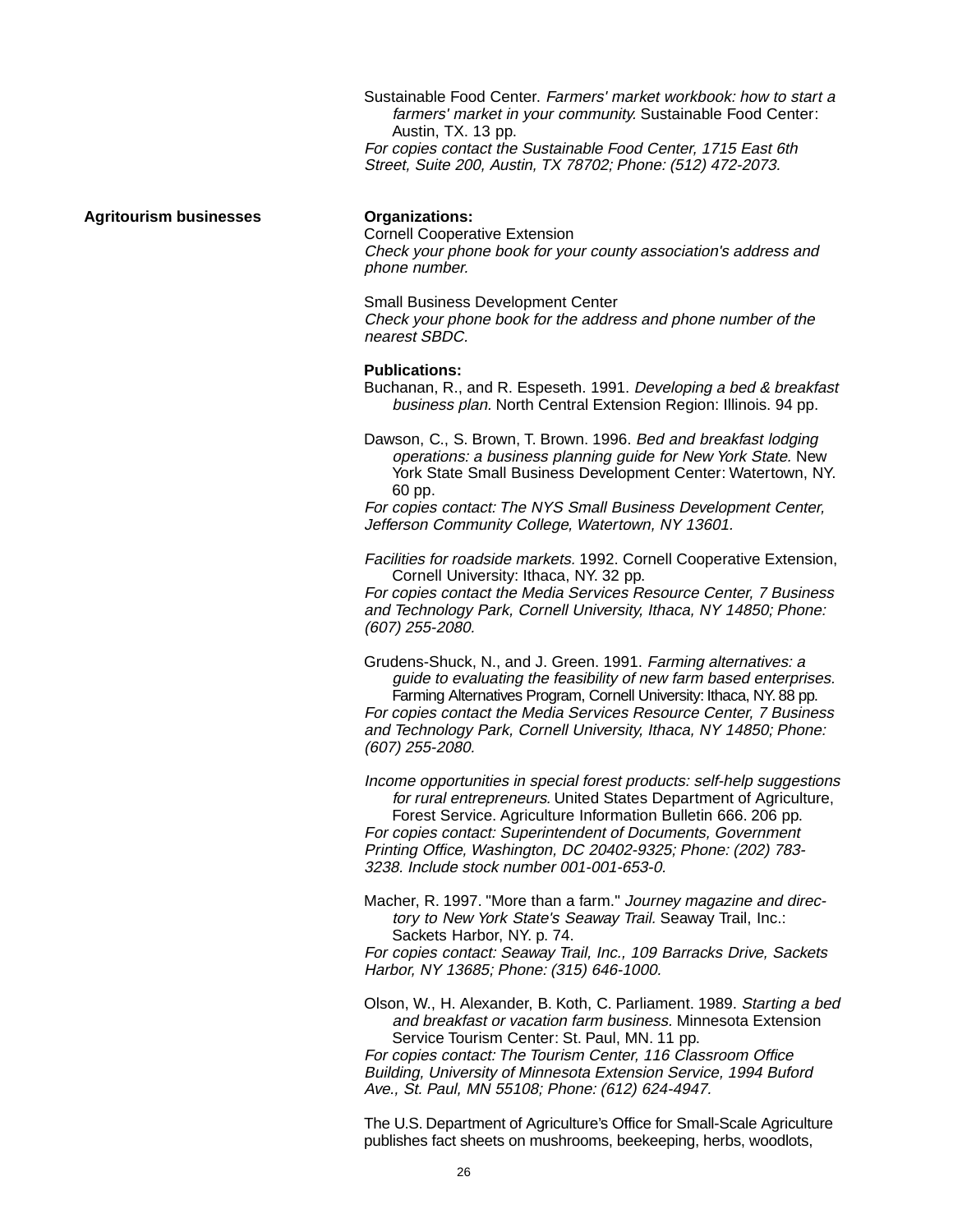and a number of other small-scale rural enterprises, as well as a quarterly newsletter, a directory, and video on small-scale agriculture. For copies contact: Office for Small-Scale Agriculture, Room 342-D, Aerospace Building, Washington, DC 20250-2200. Phone: (202) 401-4640 or Fax: (202) 401-5179

#### Agritourism in general **Conservations**:

Farming Alternatives Program Department of Rural Sociology, Warren Hall, Cornell University, Ithaca, NY 14850; Phone: (607) 255-9832. Provides assistance with agritourism planning and development.

New York Sea Grant 101 Rich Hall; SUNY; Oswego, NY 13126; Phone (315) 341-3042. Technical assistance provided with tourism planning.

Seaway Trail, Inc. 101 Barracks Drive; Sackets Harbor, NY 13685. Phone: (315) 646-1000. Provides networking opportunities for member businesses and tourism links between businesses and attractions along New York's Seaway Trail.

Soil and Water Conservation District Check your phone book for the address and phone number of your county's S&WCD.

Resource Conservation and Development Council Check your phone book for the address and phone number of your region's RC&D.

#### **Publications:**

Dunn, K. L. 1997. "Seaway Trail agri-touring: our diversity is delicious." Journey magazine and directory to New York State's Seaway Trail. Seaway Trail, Inc.: Sackets Harbor, NY. pp. 68-71, 74-75.

For copies contact: Seaway Trail, Inc., 109 Barracks Drive, Sackets Harbor, NY 13685; Phone: (315) 646-1000.

Dunn, K. L. 1993. "Farm fresh foods, festivals, and fun." Journey magazine and directory to New York State's Seaway Trail. Seaway Trail, Inc.: Sackets Harbor, NY. pp. 50-51, 53, 58.

For copies contact: Seaway Trail, Inc., 109 Barracks Drive, Sackets Harbor, NY 13685; Phone: (315) 646-1000.

Hilchey, D. 1993. Agritourism in New York State. Farming Alternatives Program, Cornell University: Ithaca, NY. 102 pp. For copies contact the Media Services Resource Center, 7 Business and Technology Park, Cornell University, Ithaca, NY 14850; Phone: (607) 255-2080.

#### **Newsletters:**

Rural Futures. NYS Legislative Commission on Rural Resources, Legislative Office Building, Albany, NY 12247.

Farming Alternatives. Farming Alternatives Program, Dept. of Rural Sociology, Warren Hall, Cornell University, Ithaca, NY 14850; Phone: (607) 255-9832.